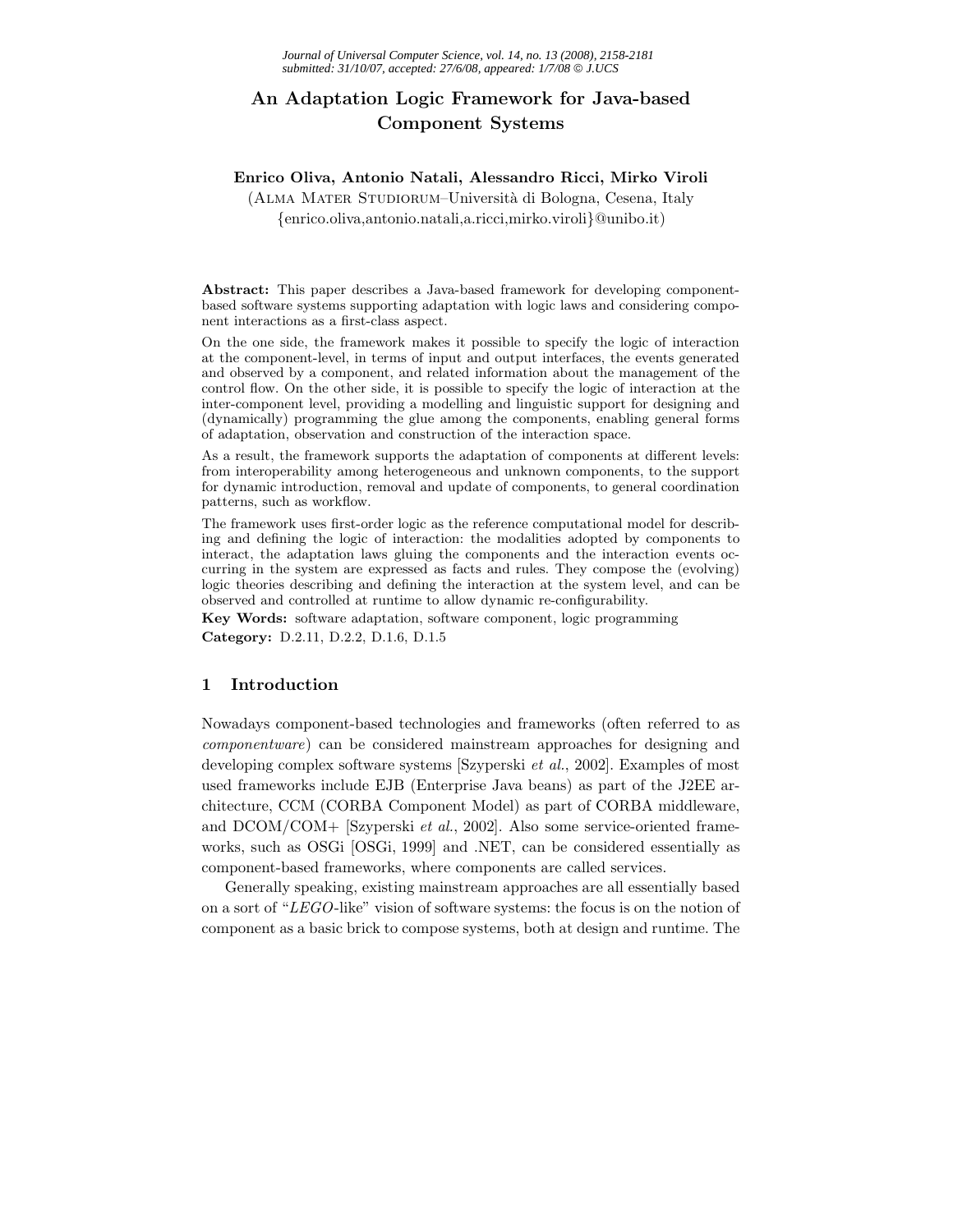composition is made possible essentially by explicitly declaring the interfaces that a component *provides* for exploiting its services and *requires* for being able to realise its services. Interfaces act as the formal description of the dependencies which connect together the components  $-$  as the joints for (LEGO) bricks. Accordingly, this leads software engineers to reason on application design and development in terms of structural composition of entities.

Actually, such an approach can be considered quite weak when dealing with the engineering of modern software systems, where component interactions and related dynamics are essential elements. Current mainstream approaches do not provide first-class support for specifying and managing interactions among components: most of the support concerns solving static dependencies where components are (dynamically) introduced or removed from the system. Back to the LEGO-metaphor, it is not sufficient to have bricks which are composed and linked together for asserting that the overall brick construction works from a dynamic point of view: some kind of dynamics and interaction can lead the overall system to break down, even if the bricks are (statically) connected in a right way.

In this work we present a framework for supporting component-based systems on top of object-oriented mainstream technologies such as Java, which provides a first-class support for representing, enacting and controlling the interactions inside the system. The approach does not consider the individual component as the center of the design and development of a component-based systems: this role is instead played by the *the logic of interaction*, which glues components together, according to a notion of interaction richer than the one that can be specified e.g. with standard object-oriented interfaces. In particular, the framework makes it possible to characterise the logic of interaction at two different levels: at the component level, specifying the interactive capabilities of individual components; and at the system level, specifying the laws that define and govern interactions which do not concern a specific component of the system, but characterise the overall ensemble of the components together—in a way similar e.g. to [Murillo *et al.*, 1999]. In particular, through the logic of interaction it is possible to express the adaptation behaviour among the components: that is, the laws specify some adaptation "policies". Observing interactions and properly re-acting to them is what closes the feedback loop of control, enabling the adaptation behaviour.

In the overall, the framework makes it possible to design and develop component-systems adopting mainstream technologies — including other component-based framework such as OSGi and  $EJB -$  but providing a support for managing interactions at a higher level of abstraction, focussing on the logic of interaction. As a main application case for this framework, we show that it can support component adaptation as defined e.g. in [Bracciali *et al.*, 2005];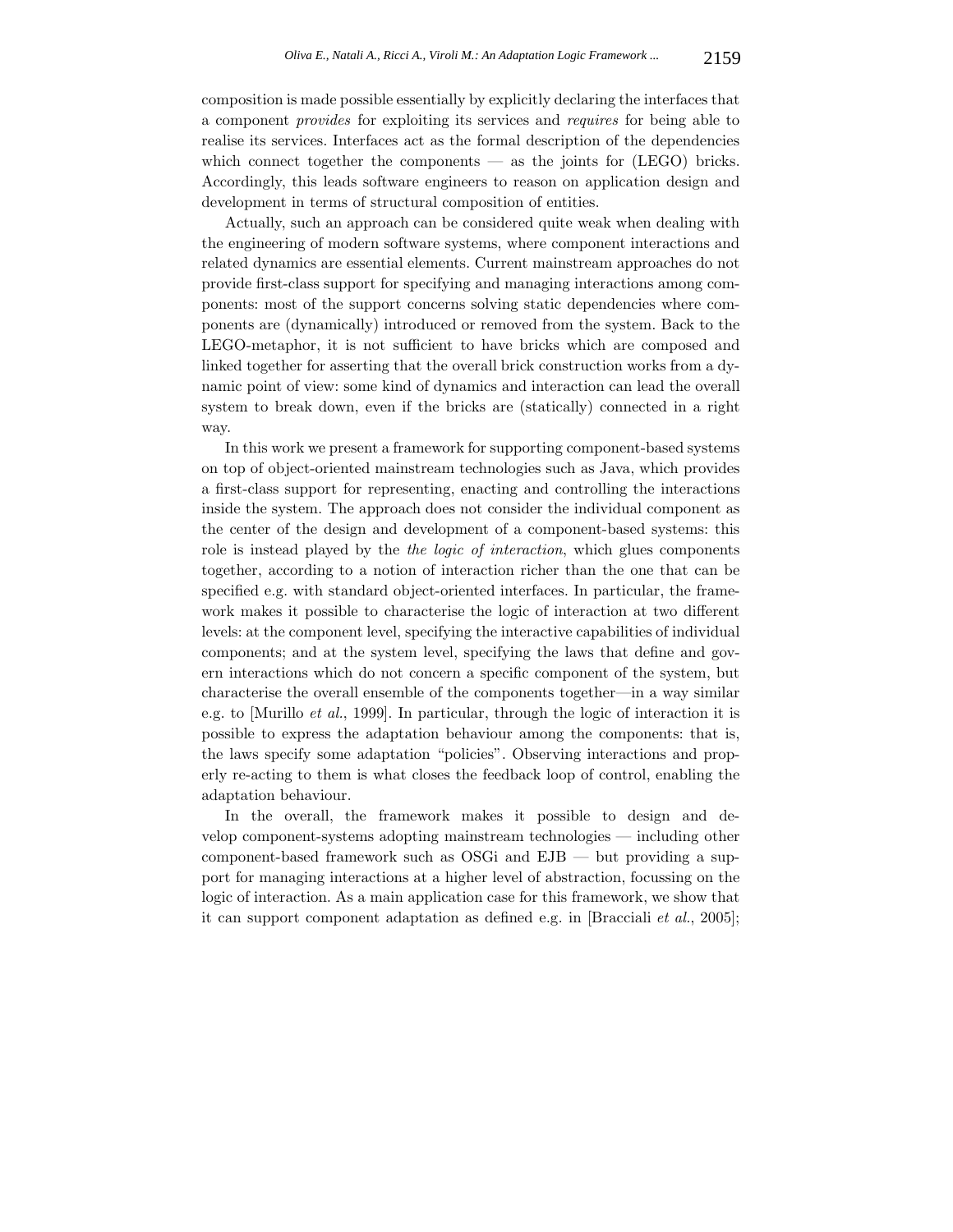

**Figure 1:** Architectural view of components and kernel

namely, given a theory of adapation computing the proper glue process that can adapt the behavioural interface of existing components, our framework provides a simple means to implement such adaptation using an expressive logic-based specification.

The remainder of this article is organised as follows: Section 2 presents the principles grounding the framework, Section 3 describes how the framework is realised on top of the Java platform, Section 4 focuses on a concrete instance of kernel based on first-order logic, Section 5 exemplifies the approach describing how adaptation policies can be supported, and finally Section 6 discusses related works.

# **2 The Framework: Vision**

The framework introduces two first-class abstractions to represent the components and the environment where they are immersed, so as to better support both the micro (component) and macro (system) levels: *actors*<sup>1</sup> and *kernels* (see Figure 1).

Actors play the role of components of a system, as the basic unit of deployment, embedding some kind of business logic. They are meant to execute some kind of task such as the provision of a service, triggered by the reception of

<sup>1</sup> In spite of the name, the notion of *actor* is not directly linked to the actor abstraction as introduced by Carl Hewitt, but it rather refers to a component capable of interacting, as explained in the following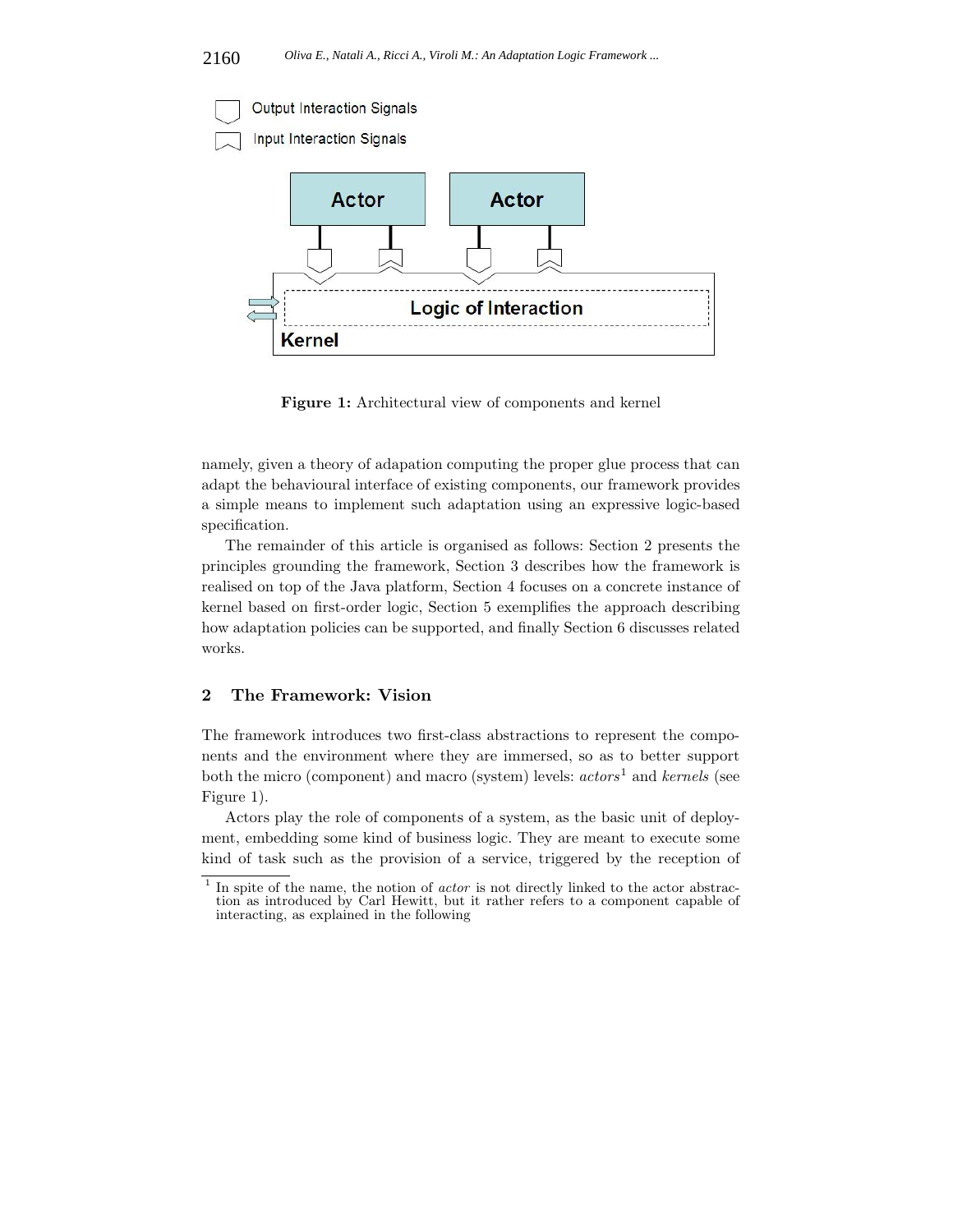some form of stimuli. As components, actors can be introduced and removed dynamically into / from the kernel.

Kernels explicitly represent component environments, providing actors with specific services for supporting their interaction. A system then is composed by a kernel and a dynamic set of actors, linked and connected through the same kernel. To some extent, the kernel abstraction is similar to the notion of *container* as found in current component frameworks, extended toward the idea of configurable and programmable coordination medium [Denti *et al.*, 1997]. As happens for the actors, also kernels can be dynamically extended and replaced.

# **2.1 Interaction Signals and Interaction Primitives**

From the interaction viewpoint, actors can be conceived as normal objects with the capability of generating and perceiving *interaction signals*. In particular, they provide their service by reacting to the reception of some interaction signals, and trigger the execution of services by generating signals.

Interaction signals are the basic bricks of the vocabulary of interaction, and are used to define the logic of interaction characterising the component-system. In this framework such a notion is represented in the simplest way, as a couple *(n,*  $v$ , where *n* identifies the name of the signal and  $v$  the information content. Each component is characterised by the set of interaction signals that it can eventually generate (output interface) and the set of interaction signals that it can receive (input interface) during its life. Such sets must be explicitly defined for each component and are declared / published in the environment when the component is introduced in the system. So, interaction signals are meant to specify a form of interaction among actors minimising the (static) dependencies among them: the components do not interact directly with other components directly knowing their references and invoking methods, but indirectly generating and perceiving shared set of signals; components are indirectly connected so as to minimise dependencies, which is a key point for enabling adaptation behaviour based over the kernel abstraction.

Concerning the output interface, the kernel provides actors with a basic set of *interaction primitives*, which actors can use to generate interaction signals. Such primitives are actually important for characterising some basic aspect of the interaction *semantics*, in particular the attitude or intention of the act and what is expected from that act. Currently the basic set accounts for three primitives:

**–** notify - This is used to emit an interaction signal to make some kind of information related to the state or the behaviour of the component observable to all the components that are interested in  $it$  — namely, those that declared the signal in the input interface. The actor emitter is not interested in receiving any kind of information as a result of the operation.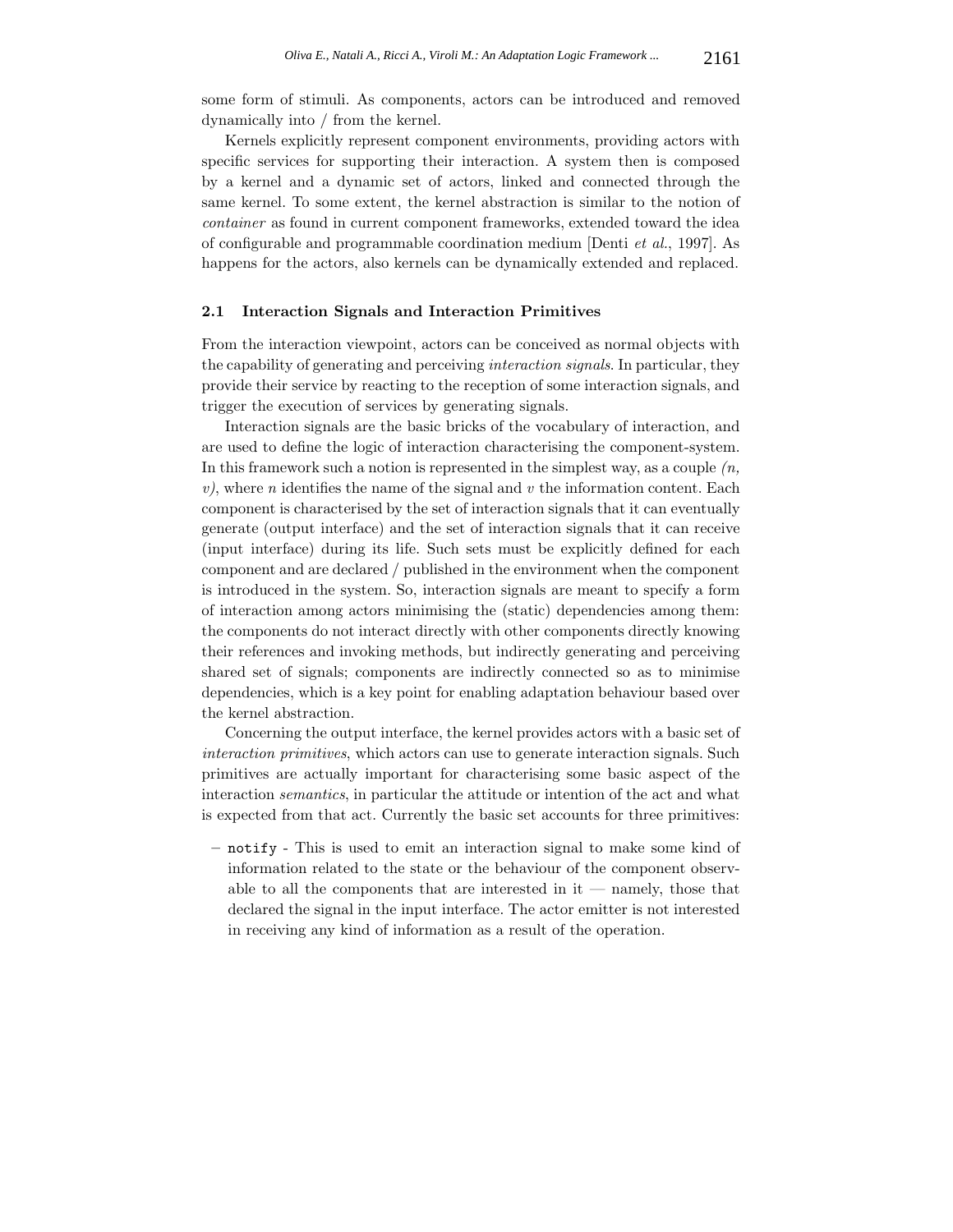- **–** inform This is used to emit an interaction signal to inform its environment of some information, in order to trigger some kind of activity or to answer to a request received in the past. The primitive succeeds if (and when) the information has been completely delivered into the environment (all the interested components have been informed), otherwise an *InformException* is generated; note no reply is actually expected from an inform.
- **–** invoke This is used to emit an interaction signal to execute a service and receive the corresponding result. The primitive works then as a traditional RPC or method invocation, looking for one available component (non-deterministically), with the result provided as the return parameter of the call. The primitive generates an exception InvokeException if the service cannot be delivered.

It is worth noting that all the primitives are meant to generate a signal without specifying the target actor: the component or set of components that will receive the signal depend on the specific logic of interaction defined for the system and enacted by the kernel, as shown in next subsection.

Generally speaking the set of primitives defines and constraints the expressiveness of the interaction support provided by a kernel. The objective here is to factorise the interaction needs that are most frequently found when building component-based systems, abstracting away from how interaction takes place (e.g. either through message passing or shared memory, either local or distributed) and which technology is used (RMI, Web Services, Plain Java Objects, CORBA, and the like), focussing exclusively on the logics of the interaction. Accordingly, the same primitives — with the same semantics — could be supported at the deployment stage by different kinds of kernel, adopting different kind of implementation strategies and technologies, depending on the computational and hardware environment.

Dually to the set of interaction primitives to emit signals, each actor must provide an interface with a doAction operation, which is used — from the environment point of view — to obtain the services that the actor is able to deliver. In particular, doAction specifies the behaviour of the actor reacting to the reception of any interaction signal that the actor declared among its input signals. The operation can directly return some result — representing the return value of the service invoked, and can generate a DoActionException to represent some kind of runtime error related to the execution of the service, for instance a (semantic) violation of the contract due to wrong arguments. The execution of the service can result also in the generation of output signals (using notify / inform / invoke primitives), for instance for notifying some kind of event or for executing some other services.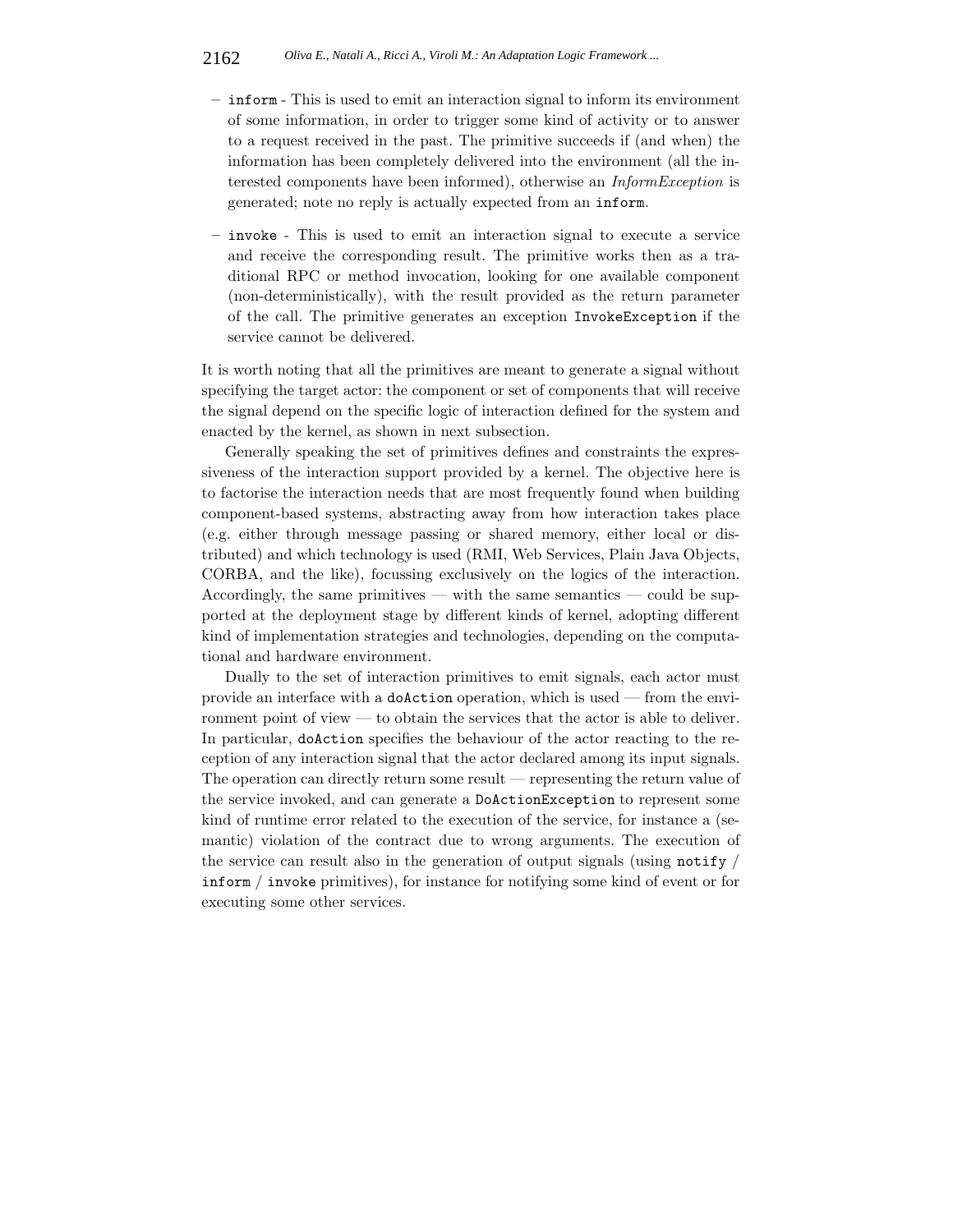

**Figure 2:** Kernel default behaviour for *notify*, *inform* and *invoke* primitives

# **2.2 Kernel mediation and Interaction Laws**

The role of the kernel is then to act as the glue which enables, mediates and controls the generation of output interaction signals of some components which can become input interaction signals for other components. In other words, from a logical point of view, the kernel plays the role of an *adapter*, factorising services for managing component dependencies and dynamic interactions.

The default behaviour of a kernel is to enable interactions based on the name of interaction signals that actors declared to generate or to perceive. In particular (see 2 for a graphical description):

- **–** a signal generated by an actor with a notify causes the execution of the doAction operation — with the interaction signal as a parameter — of *all* the actors that listed the signal among the input ones. The emitter actor is not interested in knowing any information about the effects of the invocation, so the kernel could e.g. to do its best in order to realise the call as asynchronously as possible;
- **–** a signal generated with an inform causes the execution of a doAction on *all* the actors that listed the signal among the input ones. The primitive succeeds if the kernel is able to deliver the signal to everyone, i.e. to execute the doAction on all the actors, in spite of the possible generation of a DoActionException by each actor.
- **–** a signal generated with an invoke causes the execution of doAction on *one*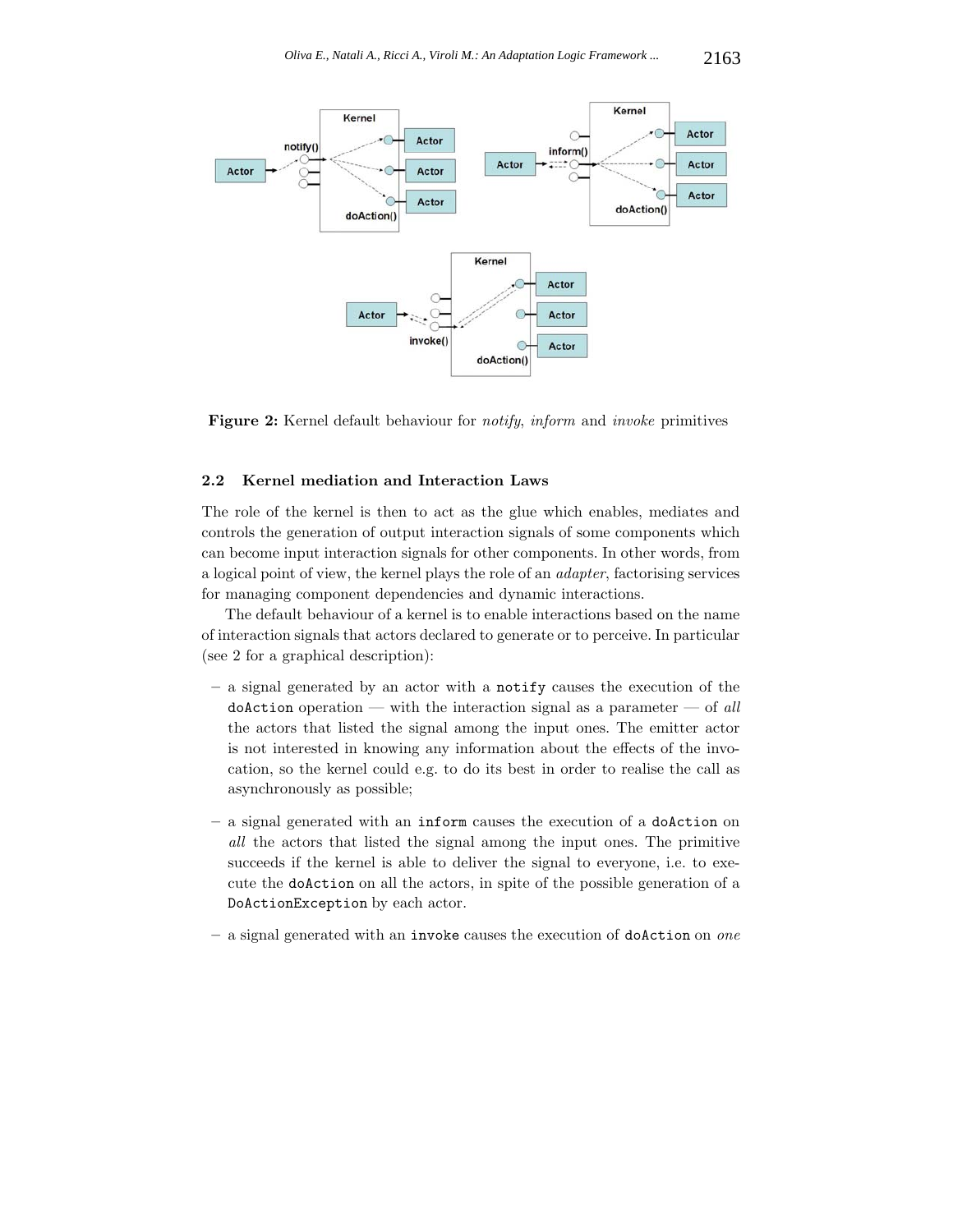actor chosen (in principle non-deterministically) among all the actors that listed the signal among the input ones. The return value of the invoke primitive is directly the result provided by the doAction operation. In particular, the kernel provides an adaptation behaviour finding an actor that executes the action without failures. So, if the execution of the operation on the chosen actor fails (with the generation of a DoActionException), another actor is to be selected from the remaining ones and the operation doAction is to be executed again on it. If no actor is found providing the services without exceptions, then the invoke fails by generating an InvokeException.

Besides these basic interaction primitives, the kernel can actually be extended to provides services for defining *interaction laws* in order to directly support some basic patterns of interaction, beyond the basic gluing behaviour. These laws can be specified during the (re-)configuration stage of the system, which can take place anytime during the execution of the applications. The patterns currently supported in the framework for adaptation are actually some of the most frequently used ones in mainstream component-based systems, such as Enterprise Java Beans, but working here at a higher level of abstraction:

- **–** *event-listening* the kernel provides a support for allowing a dynamic set of listener / reacting actors to observe a specific interaction signal generated by a specific emitter actor;
- **–** *interaction-vetoing* the kernel provides a support for realising vetoed interactions, i.e. interactions which actually take place only if no registered actor issues a veto. More precisely, the kernel service makes it possible to specify that a specific input signal for a specific receiver actor could be vetoed by a certain vetoer actor; dynamically, an interaction signal directed to the receiver is actually dispatched to the component only if none actors specified as vetoers disagree.

More complex laws can be obtained by composing the specification of multiple simple reactions and veto rules. Others are currently investigated to realise more adaptation-oriented interaction patterns, enriching the basic support provided by the kernel. Examples include the ability to specify constraints such as the order in which listeners are to be informed, or atomicity/consistency as in transactionlike scenarios.

It is worth noting that enriching the description of interaction aspects with semantic information improves the support for the principle of *local development* of components, and — more generally — for engineering open and extensible systems. Components are typically designed and developed without an a-priori knowledge of the specific environments where they will be deployed to; the availability of information concerning the semantics of the interaction of a component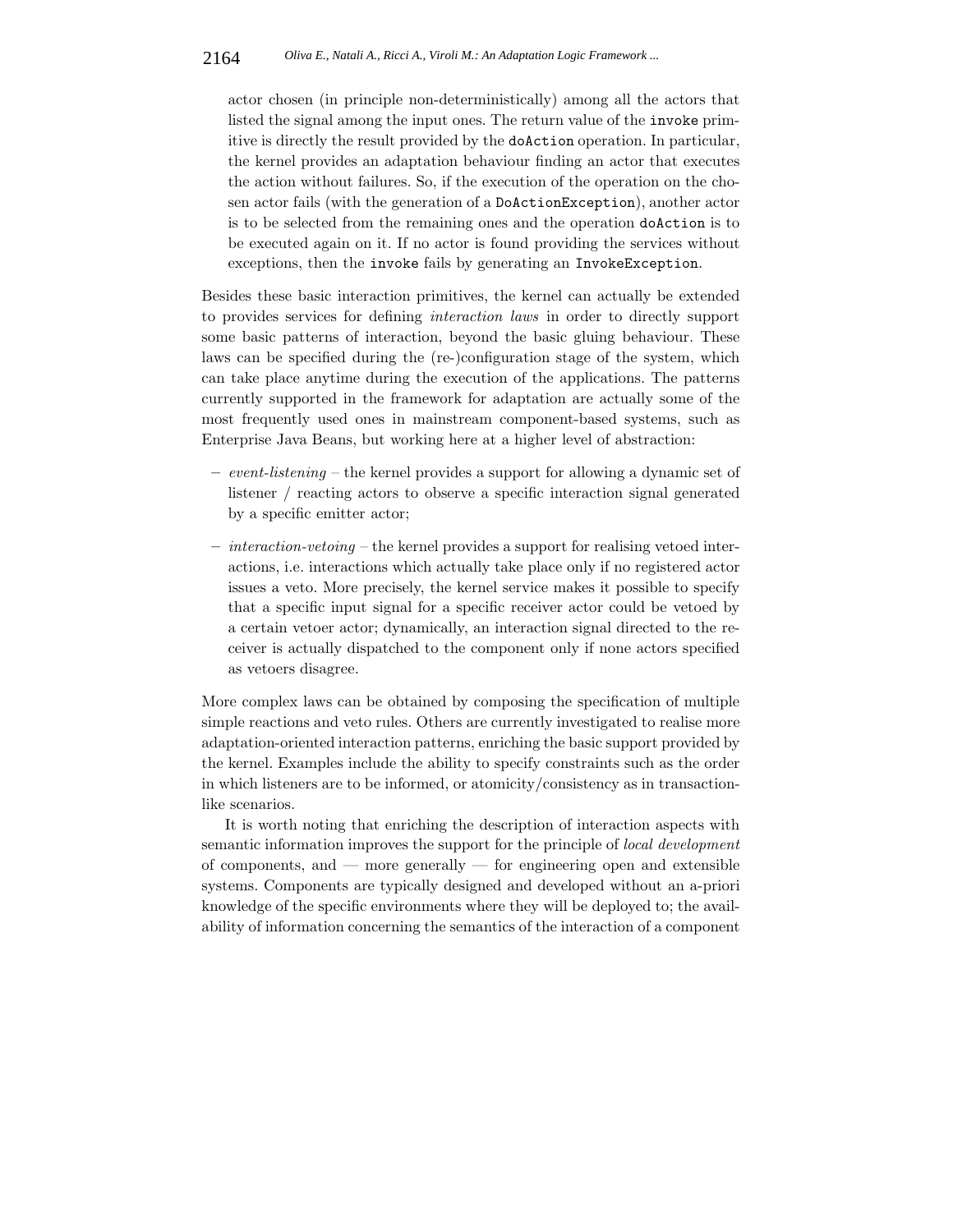

**Figure 3:** Architectural view of elements in the framework

— beyond the pure syntactic aspects — simplifies their integration and dynamic gluing by the kernel: for instance, this is achieved by applying some kind of adaptation rules to enable interoperability among components in spite of syntax and semantics mismatches among the interactions signals generated / perceived.

## **2.3** *Wired* **and** *In-The-Space* **Interaction Modalities**

The kernel realises its mediation role by injecting into the actors the logics necessary to realise interactions. In particular, this can take place according to two basic different modalities, called *in-the-space* and *wired*, which can basically be seen as different implementation approaches for the kernel. In the former, the kernel is actually a logical and *runtime* entity, shared and accessed any time a component is generating signals or is stimulated with signals; in this case the logics injected into the components simply provides for basic interaction acts towards the kernel. In the latter, all the peer-to-peer logics of interaction is *injected* in the components, without any runtime centralising entity. In other words, in the wired case the kernel is completely distributed and injected directly in the components; the component system at runtime becomes an interaction network, with actors playing the roles of the nodes, logically immersed in a shared environment, but actually wired in order to have direct, non-mediated interaction.

# **3 Specification and Implementation Issues**

In this section we describe the main aspects of the current design of this framework, including specification of architecture and implementation details. In Figure 3, the elements that compose the framework are represented. On the one hand, an actor component should provide the interface  $IActor$  — namely by implementing it —, defining the operations that it makes available to the other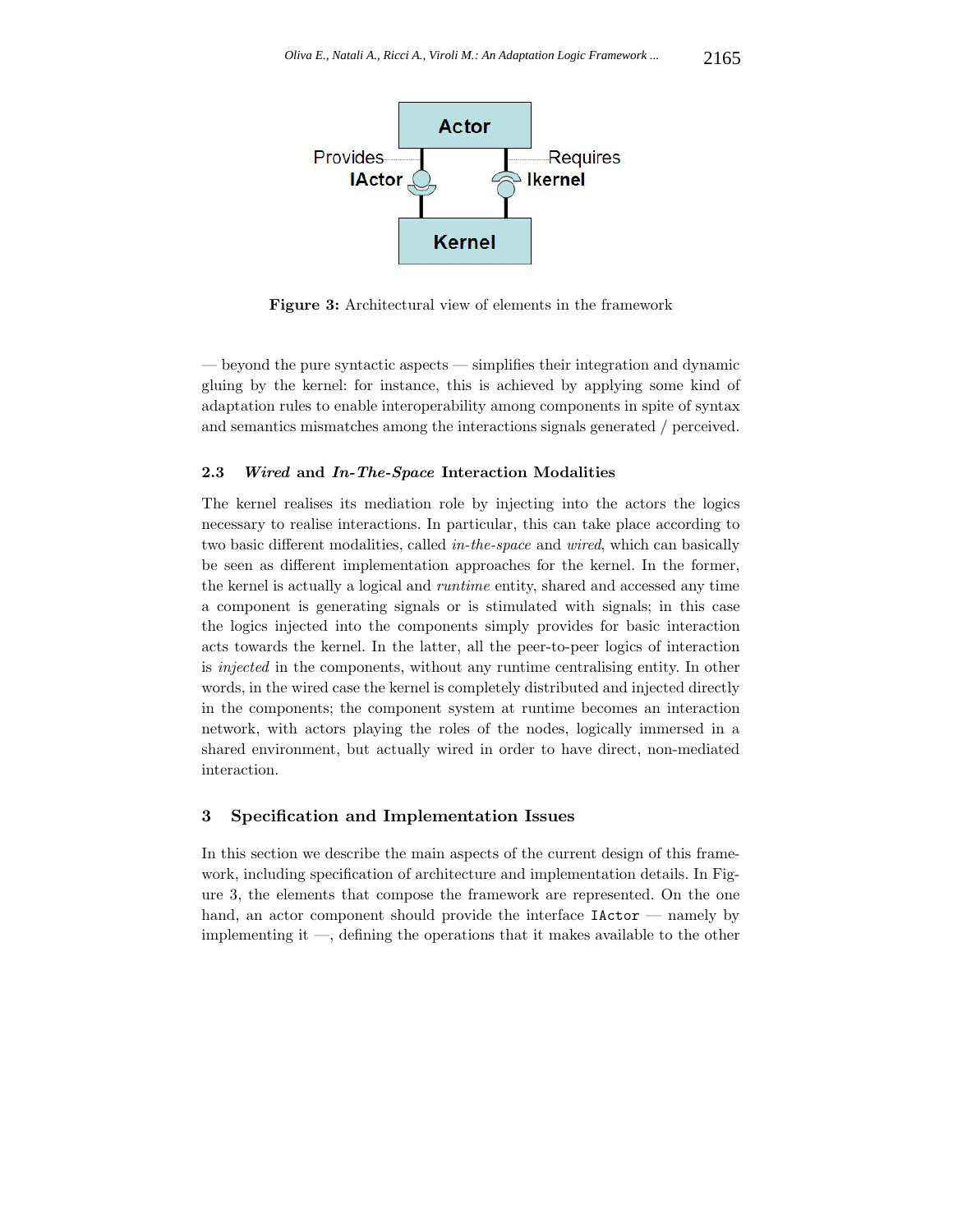actors and to the kernel. These include the methods to configure the actor itself, as well as the method implementing the services realised by the actor, used to receive signals. On the other hand, the actor component should require the interface IKernel — namely, the kernel referenced by the actor should implement the IKernel interface. This interface includes the methods to register an actor to the kernel, to declare its input and output signals, and to invoke kernel interaction primitives (to emit signals). It should be noted that by this design choice we exclude the ability of legacy components to be used in our framework: the only solution to this problem is to wrap them into Java objects that properly provide IActor interface and require IKernel interface.

Table 1 shows a possible way to classify these operations. The IActor interface is used at configuration-time to inject the kernel into the actor instance, and by the kernel at interaction-time to invoke services. Dually, the IKernel interface is used at configuration-time to register an actor and its signals, and by the actors at interaction-time to invoke interaction primitives.

| Operations  | IActor                                |                               | IKernel                             |
|-------------|---------------------------------------|-------------------------------|-------------------------------------|
|             | IActorSpecification IActionBase       |                               |                                     |
|             | Configuration Injecting and configur- |                               | Registering and declar-             |
| time        | ing the kernel                        |                               | ing signals to the ker-             |
|             |                                       |                               | nel                                 |
| Interaction |                                       |                               | Requesting ex-Invoking the interac- |
| time        |                                       | ecution of ac-tion primitives |                                     |
|             |                                       | tions/services                |                                     |

**Table 1:** Interfaces structure

# **3.1 IActor**

In the actual incarnation of our framework an actor is expressed as a Java class, which has to implement the standard interface IActor:

```
interface IActor extends IActionBase, IActorSpecification {}
```
This interface simply extends IActionBase and IActorSpecification, respectively describing interaction-time and configuration-time functionality. The former simply provides method doAction — which has the semantics described in previous section — used to execute a service realised by the actor. In particular, this is invoked by the kernel as a response of a request coming from another actor, achieving both the execution of a service and the return of a result. One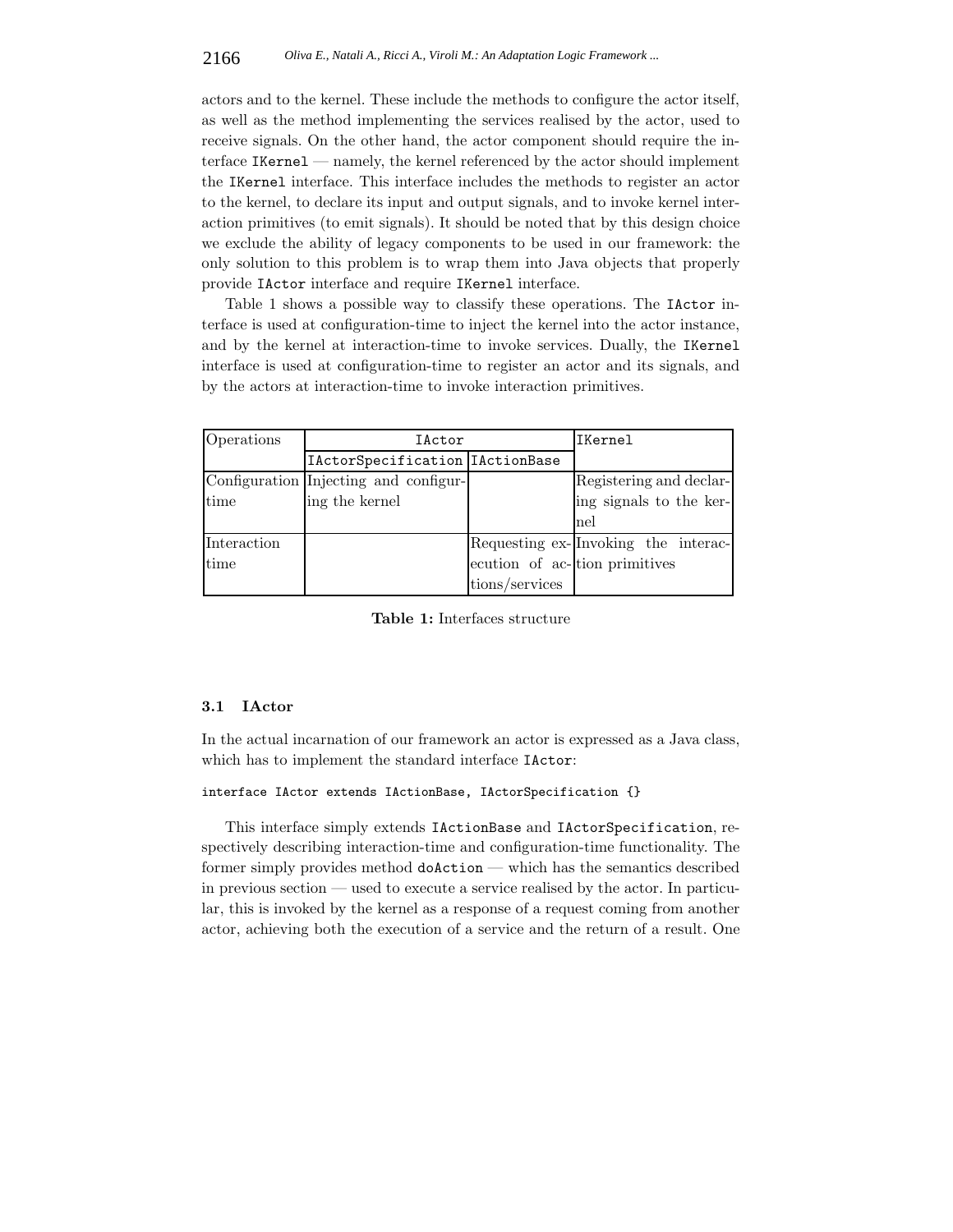such invocation can also fail for a number of reasons — wrong arguments, failures in accessing back-end services, and so on  $-$  in which case the execution throws an exception.

```
interface IActionBase {
  Object doAction(String actionName,Object arg)
            throws DoActionException;
}
```
The argument actionName represents the name of the service requested, the argument arg the input information provided for describing details of the requested service; the output result is given type Object for generality.

The interface IActorSpecification provides all the operations used at configuration-time, by which the presence of the actor in the system can be configured.

```
public interface IActorSpecification {
  public String getName( );
  public String [] getInputSignals();
  public String [] getOutputSignalsInform();
  public String [] getOutputSignalsNotify();
  public String [] getOutputSignalsInvoke();
 public void setKernel(IKernel kernel);
 public IKernel getKernel( );
 public boolean isActive();
}
```
The method getName returns the name of the  $Actor$  — unique in the running application. The method getInputSignals is used by the kernel to retrieve all the input signals that the actor is able to process, namely, the actionName it is willing to accept by a doAction. The methods getOutputSignalsNotify/Inform/Invoke return the output signals that the actor can generate, namely the list of actionName for the services it can request — either through a notify, inform, or invoke. The methods setKernel and getKernel store and retrieve the reference to the kernel where the actor is connected to: hence, our framework injects the referenced kernel into the referencing actor through the setter method. In this way, the kernel itself gets aware of the existence of components, and can perform the proper checks like name uniqueness. In the current version of the framework the actors implement other interfaces that allow to inject in the actor also some basic support of the JavaBeans component framework.

# **3.2 IKernel**

IKernel is the standard interface which any kernel has to implement, providing those methods that each actor has access to — in order to either interact with others or to register its input and output signals.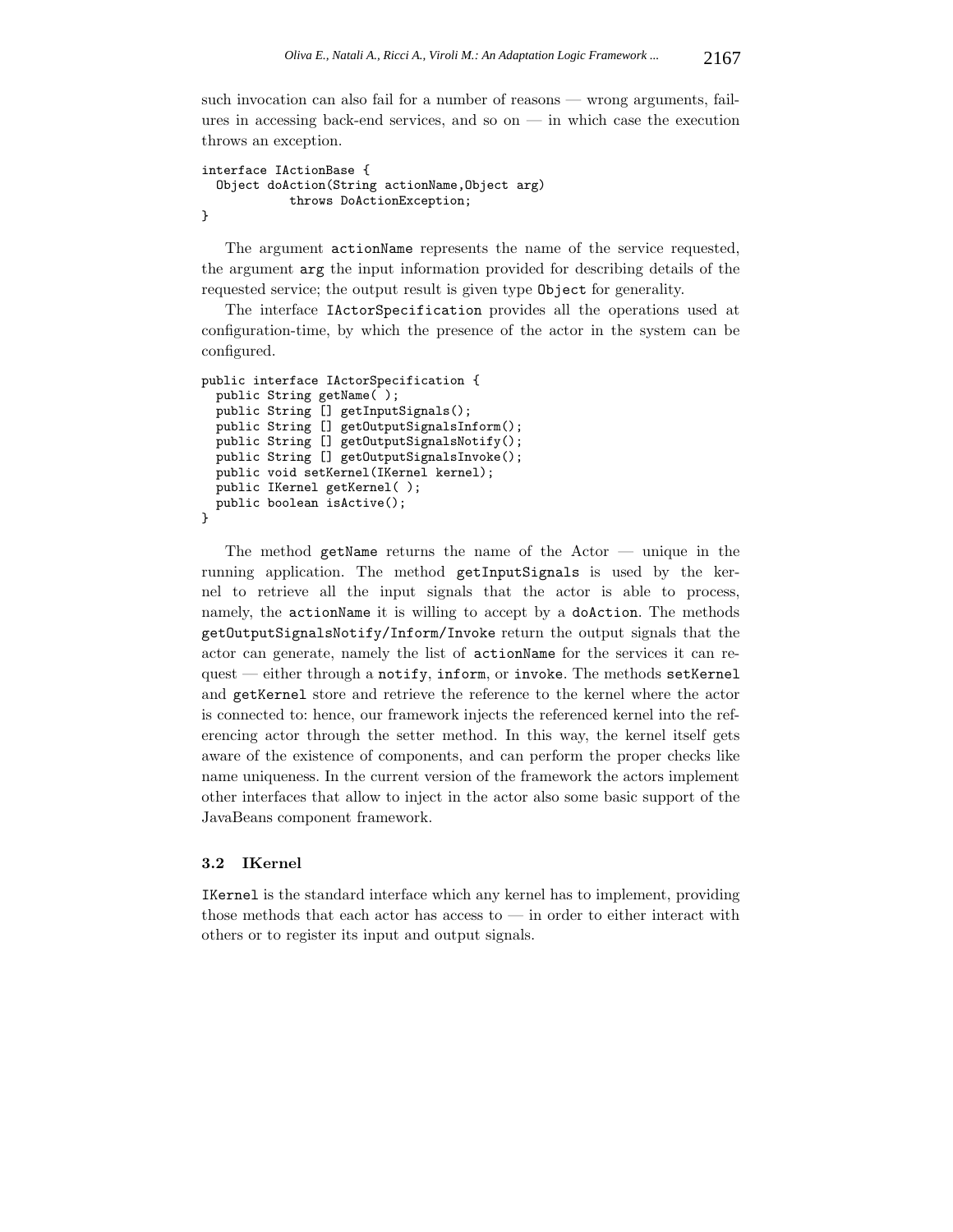```
interface IKernel {
  void notify(IActor emitter,String signalName,Object args);
  void inform(IActor emitter,String signalName,Object args)
        throws InformException;
  Object invoke(IActor emitter,String signalName,Object args)
        throws InvokeException;
  void declareNode(String name, Class clazz, Object obj);
  void declareInputSignals(IActor receiver, String[] signals);
  void declareOutputSignalsNotify(IActor emitter, String[] signals);
  void declareOutputSignalsInform(IActor emitter, String[] signals);
  void declareOutputSignalsInvoke(IActor emitter, String[] signals);
}
```
As an actor can invoke a service in three different styles, this interface provides the three corresponding methods notify, inform, and invoke. Method notify is used to send a signal to interested actors without actually caring about any reply result or either any acknowledgment, hence it throws no exception. Method inform is used to send a signal to interested actors: no result is returned, but the end of the operation means that all the interested actors processed the signal. Finally, method invoke is used to request a service to one agent that can execute it, correspondingly receiving a reply. In all cases, the kernel has the burden to retrieve actors (one or more) able to execute a service with the specified name, invoke their doAction name, and properly providing acknowledgment/reply to the emitting actor.

The other methods are used by the actor to register information about its interface — in the component-based acceptation of the term. Methods declareNode, declareInputSignal and declareOutputSignals, respectively register the presence of the actor in the system, its input signals (the services it realises), and its output signals (the services it invokes on other actors).

## **3.3 Interaction Laws**

Other than providing a basic interaction support, conceptually linking input and output signals and guaranteeing the three different semantics of service requests, a kernel can be implemented so as to support interaction laws. These are used in all those cases where a more advanced adaptation ability is to be charged upon the kernel. As explained in previous section, examples of such laws include those supporting event-listening and vetoer semantics.

Each such law is associated with a proper interface that the kernel class has to implement. This interface provides the method (or methods) used to configure the interaction law, thus extending the underlying semantics of subsequent calls to methods IKernel.notify, IKernel.inform, and IKernel.invoke. This mechanism is thus used to change the default semantics of a kernel, where signals are associated to output signals solely based on the matching of their names.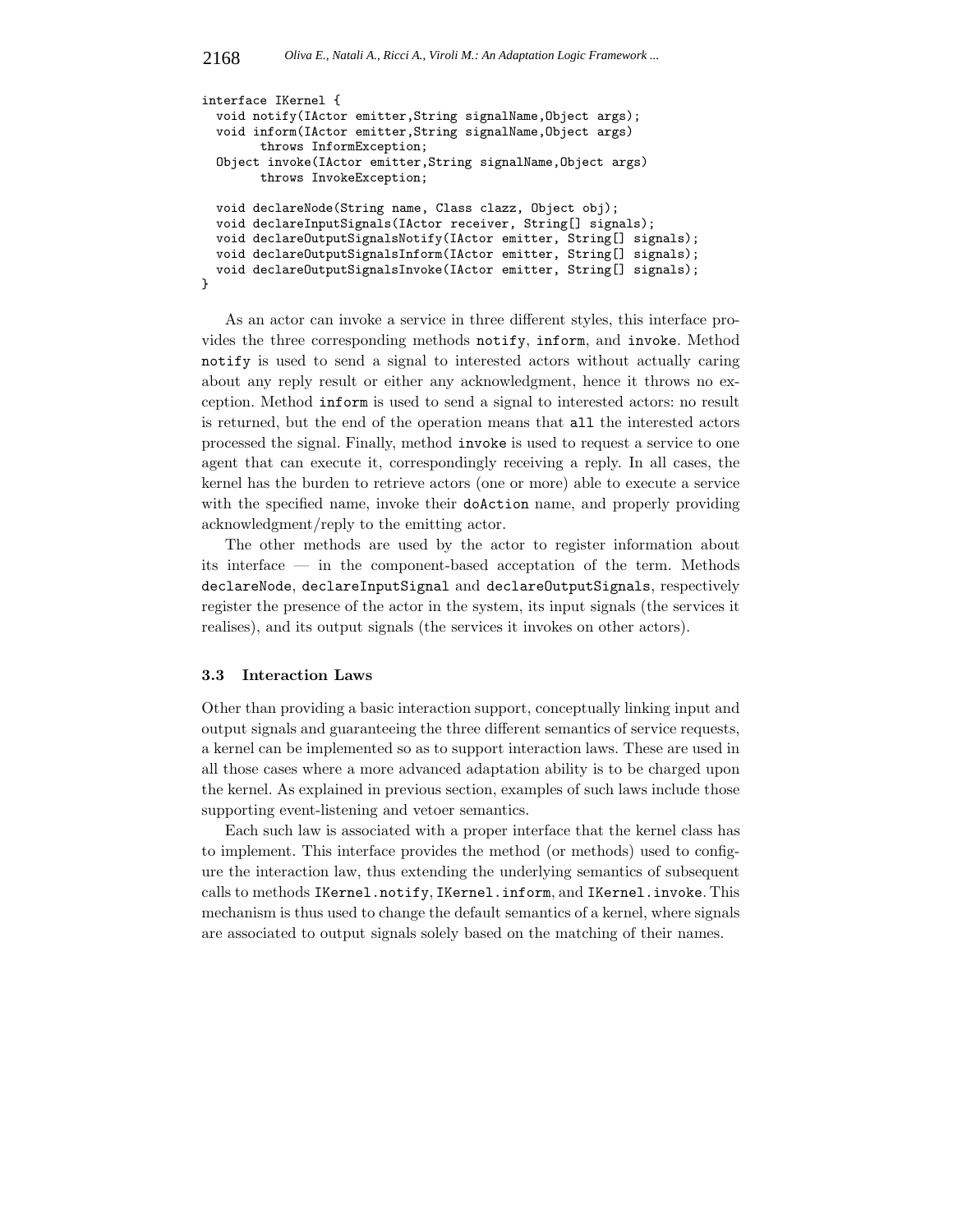For the event-listener interaction law, we have for instance the interface:

```
public interface IReactInteraction {
 public void reactInteraction(
    IActor reactor, IActor emitter, String signalName );
}
```
Method reactInteraction is to be implemented to realise the pattern publishsubscribe: this is used to register the reactor to receive invocations of the signal with name signalName executed by the actor emitter — namely reactor will observe actions signalName of the emitter. One such law constrains the space of interaction and limit the notify method of an actor for a determined signal and only to the actor indicated in reactInteraction. Actually reactInteraction can be exploited in the framework also for supporting the wired modality as described in previous section. In particular, by calling a set of reactInteraction(O,E,S) we fix the set of specific observers *{*O*}* that can observe the signal S emitted by E. By doing so, at configuration time the kernel (in the reactInteraction) can inject in the emitter actor a support for sending the signal directly to the specified observers, without the mediation of the kernel itself.

Similarly, the vetoing functionality is supported by interface:

```
public interface IVetoInteraction {
  public void vetoInteraction(
    IActor vetoer, IActor receiver, String signalName );
}
```
By calling method vetoInteraction, the kernel is configured so that actor vetoer can negatively reply to an output signal signalName produced by actor receiver.

These laws are just a subset of those a kernel can implement: further laws can be realised by adding new interfaces.

#### **4 A Logic-based Kernel**

While developing our framework, we experimented various implementations for the kernel, providing different ways to represent and manage interactions based on different kinds of lower-level technologies.

Among the others, we found the logic programming paradigm quite useful. The corresponding kernel, called *Logic Kernel*, adopts first-order logic for describing and enacting the logic of interaction, including both the interaction capabilities of individual actors, and the adaptation laws which define how the interactions are globally managed. In other words, the kernel handles as logic theories both the configuration of the system — actors immersed in the environment, their set of input / output interaction signals, and the laws governing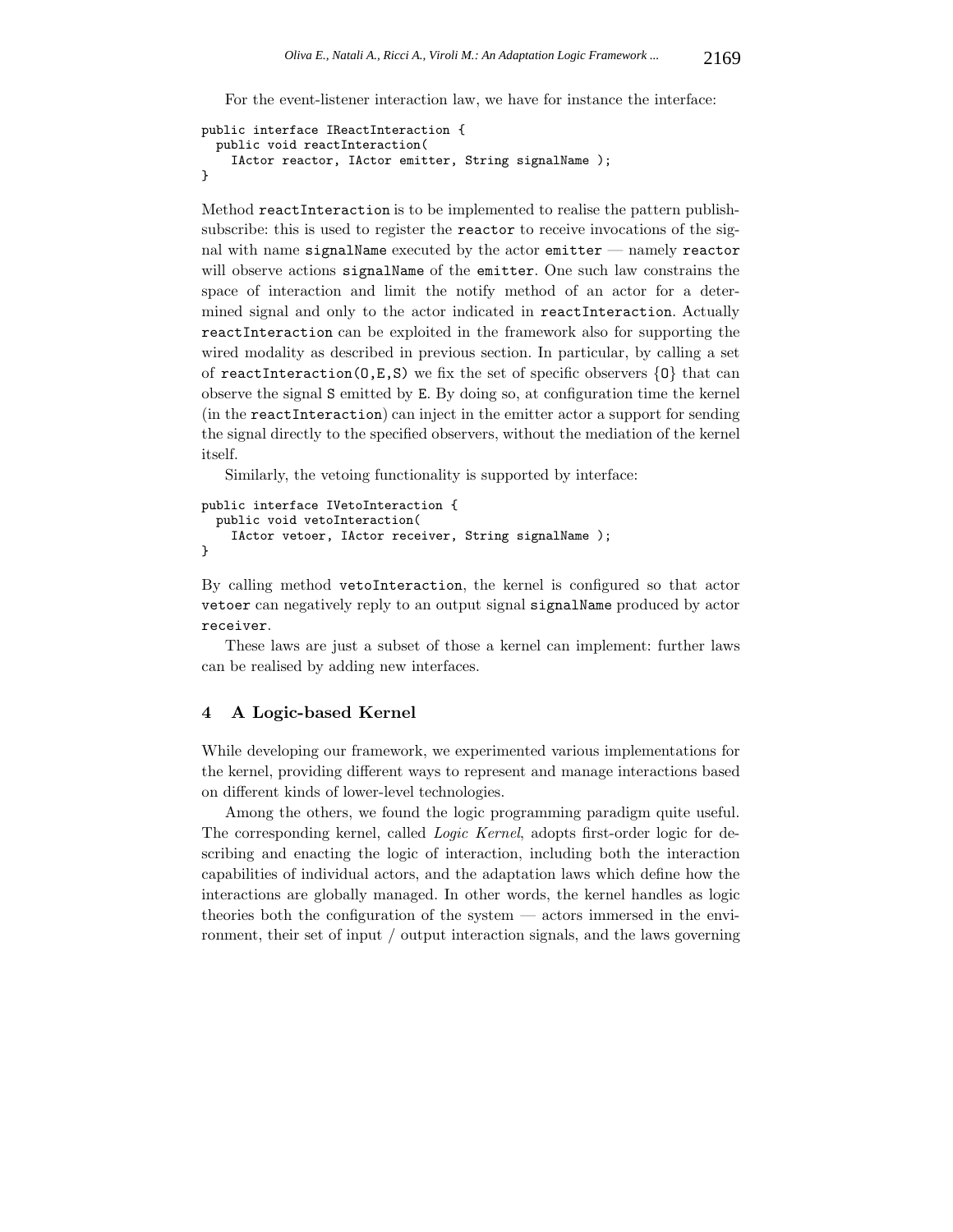interactions — and the interaction events that dynamically occur. The mediation and adaptation activities of this kernel are then realised by exploiting a logic engine (based on Prolog), properly handling the occurring interactions based on the interaction laws and the actors configuration.

# **4.1 Implementation**

This kernel is realised following the "in the space" modality, namely, as a runtime abstraction where interaction signals are reified and properly managed. It is implemented through a class LogicKernel implementing interface IKernel namely, a component providing the IKernel interface. Moreover, it also implements the interface IContextLocal that provides functionality to load, save and execute a logic theory, configuring and modifying the kernel at run-time. The implementation of this class is based on the tuProlog open source project we developed [Denti *et al.*, 2005] (http://tuprolog.sourceforge.net). This is a lightweight Prolog engine and API written in Java which provides smooth integration of Prolog and Java programming, allowing to either represent and invoke Prolog goals from Java, as well as calling Java libraries within Prolog theories.

```
public interface IContextLocal {
  public alice.tuprolog.Prolog getPrologEngine();
  public void register( String term, Object obj );
  public boolean loadTheory( String absPath );
  public boolean saveTheory( String absPath );
  public String standardQuery( String queryS );
 public String query( String queryS );
 public String nextSolution( );
 public alice.tuprolog.SolveInfo solve( String queryS );
}
```
Basically, this interface provides a wrapper to the API of tuProlog, with methods to handle basic Prolog primitives to load and save theories, execute queries and retrieve solutions, and so on.

By exploiting these functions, the LogicKernel has to realise the methods provided by the IKernel interface. The methods supporting configuration simply cause a fact — also called here a tuple — containing information on the arguments to be reified in the knowledge base as follows:

- declareNode This method is used to register an actor in the kernel; an invocation is represented by the tuple node(NodeName,Class).
- declareInputSignals This method is used to register the input signals an actor is interested in receiving; an invocation is represented by a tuple reacts(Reactor,ActionName) for each signal specified in the input array.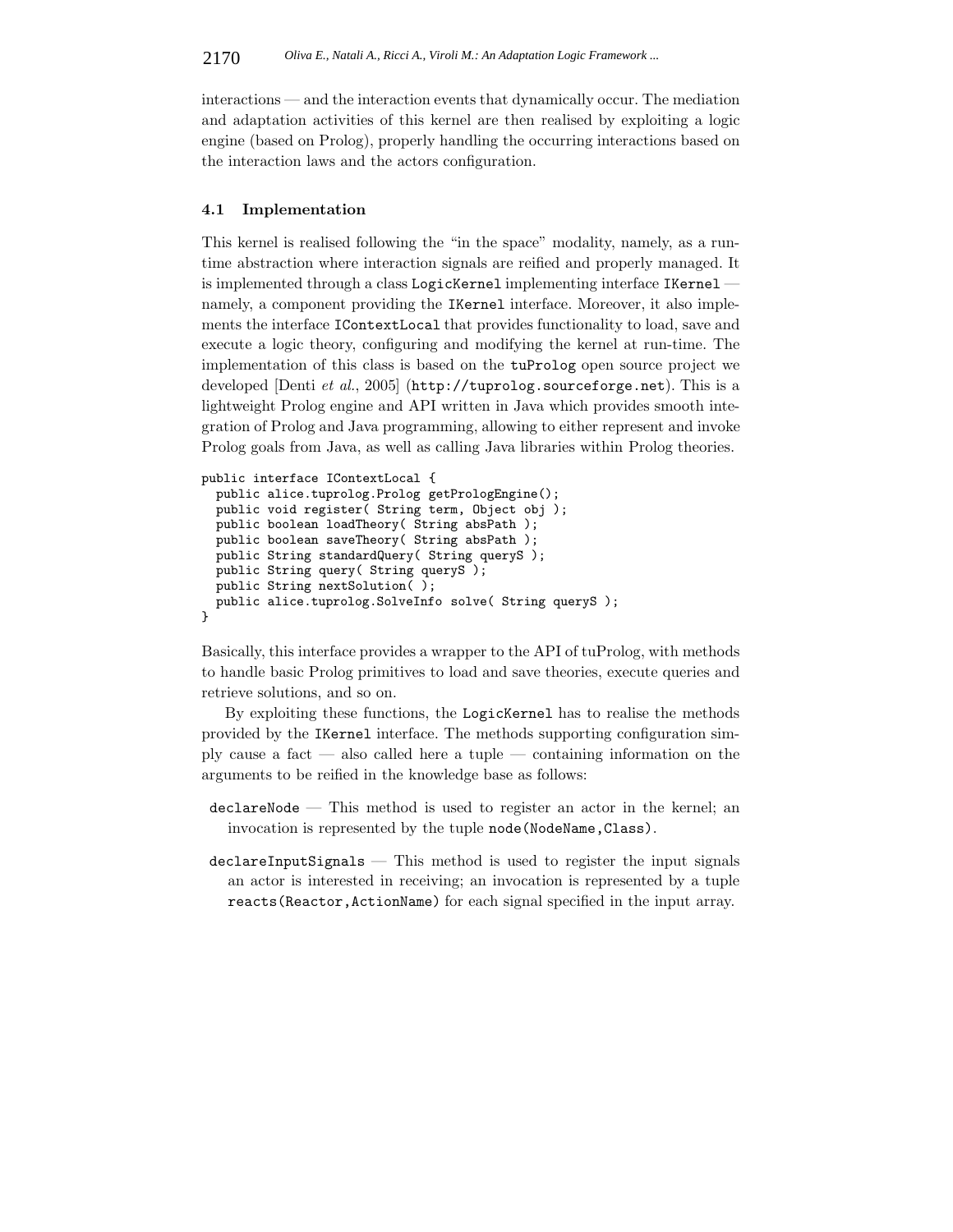declareOutputSignalsNotify/Inform/Invoke — These three methods are used to register the output notify/inform/invoke signals an actor may receive; an invocation is represented by a tuple declaresNotify(Emitter,ActionName), declaresInvoke(Emitter,ActionName), or declaresInform(Emitter,ActionName), for each signal specified in the input array.

These tuples are then actually seen as Prolog predicates reacts/2, declaresNotify/2, declareInvoke/2, declareInform/2 and node/2, inserted dynamically in the knowledge based at configuration time.

Other than configuration details, also the occurrence of interactions between actors are inserted in the knowledge base dynamically. A method trace in class LogicKernel writes in the knowledge base a fact of the kind out(Emitter, ActionName, Arg), where Emitter is the agent responsible for the interaction, ActionName is the signal name, and Arg is the signal argument.

When a method notify, inform, or invoke is called on the kernel, a corresponding prolog predicate notifyInTheSpace/3, informInTheSpace/3, and invokeInTheSpace/4 is called, which is in charge of allowing the proper actors to perceive the signal, supporting the precise semantics of each of the three primitives.

The implementation of predicate invokeInTheSpace/4 is as follows:

```
invokeInTheSpace(Emitter,ActionName,Arg,Res):-
 reacts(Reactor,ActionName),
 node(Reactor,Class),
 declaresInvoke(Emitter,ActionName),
 Reactor <- doAction(ActionName,Cmd) returns Res,
  !.
```
While the first three arguments are as usual, the last is an output, providing invocation result. The predicate orderly *(i)* retrieves a Reactor willing to accept the signal, *(ii)* checks whether it is registered as a node, *(iii)* checks whether the emitter declared the output signal, and finally *(iv)* invokes method doAction, returning result Res. Note that in tuProlog, binary infix predicate <- is used to invoke the method specified on the right-side over the Java object identified by the reference specified on the left-side  $-$  with the optional final part returns specifying the result. If such an invocation fails for some reason, predicate  $\leftarrow$ fails: for the backtracking semantics of Prolog this causes predicate reacts to find another solution, namely another Reactor. If the invocation is instead successful, the cut predicate ! completes the execution. In the end, this preserves the semantics of invoke primitive: the kernel will keep looking for one (and precisely one) actor that successfully executes the service requested.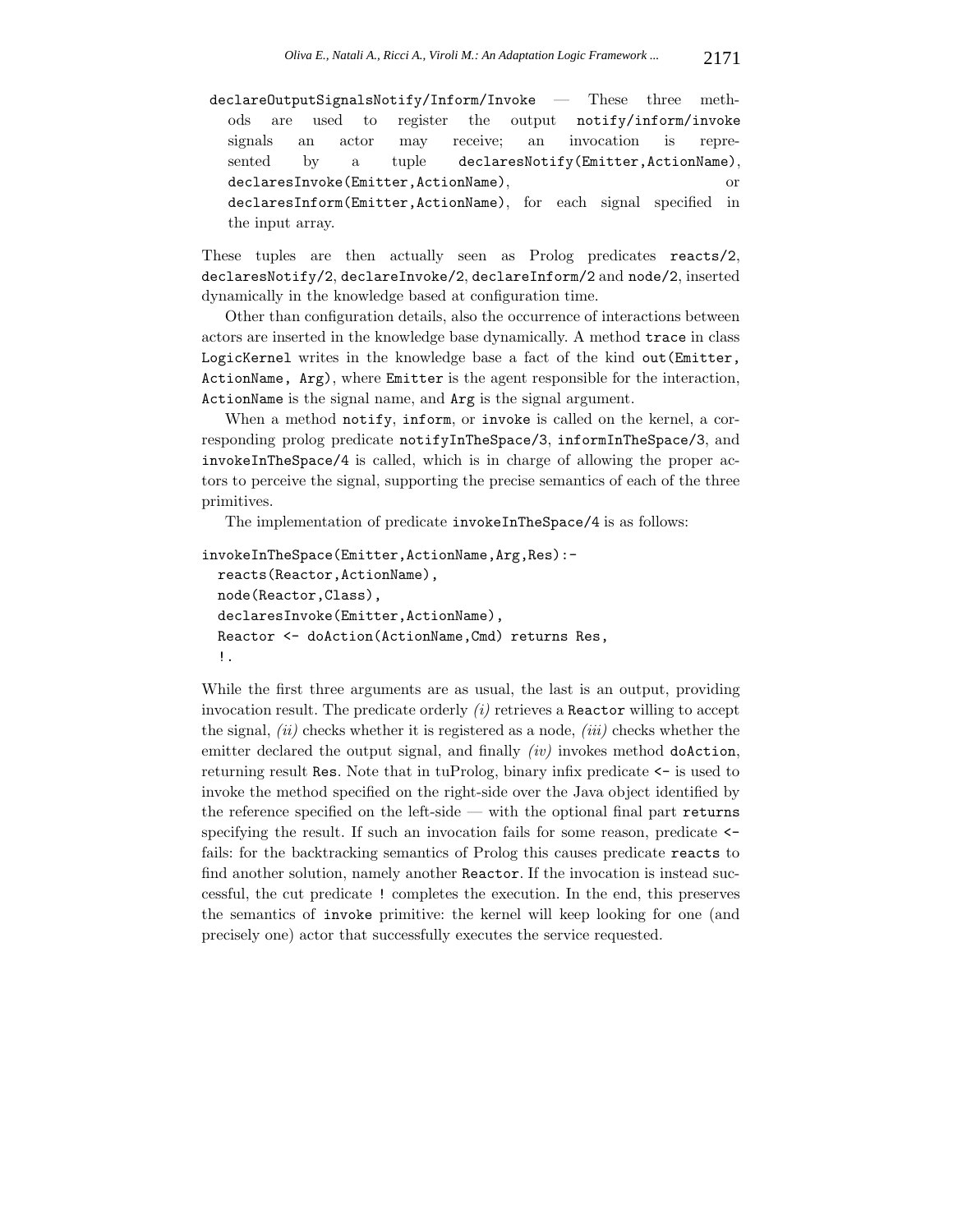The implementation of predicate notifyInTheSpace/3 is as follows:

```
notifyInTheSpace(Emitter,ActionName,Arg):-
  reacts(Reactor,ActionName),
  node(Reactor,Class),
  declaresNotify(Emitter,ActionName),
  Reactor <- doAction(ActionName,Arg),
  fail.
notifyInTheSpace(Emitter,ActionName,Arg).
```
Differently from the previous case, this predicate does not provide replies, but simply returns when its task is over. As a proper actor is found and its doAction method is invoked, meta-predicate fail causes the Prolog engine to backtrack and find another actor by predicate reacts. When no more such actors exist, the second clause positively terminates the invocation. Note that if some invocation of doAction would fail, this does not interfere at all with the engine execution. This behaviour preserves the semantics of notify primitive: the kernel should find all actors interested in the notification — the emitting actor being not interested about some registered actor not perceiving the notification.

Finally, the implementation of predicate informInTheSpace/3 is as follows:

```
informInTheSpace(Emitter,ActionName,Arg):-
 assert(proceed(Emitter,ActionName)),
 reacts(Reactor,ActionName),
 proceed(Emitter,ActionName),
 node(Reactor,Class),
 declaresInform(Emitter,ActionName),
 retract(proceed(Emitter,ActionName)),
 Reactor \leq doAction(ActionName, Arg),
 assert(proceed(Emitter,ActionName)),
 fail.
informInTheSpace(Emitter,ActionName,Arg):-
 proceed(Emitter,ActionName),
 retract(proceed(Emitter,ActionName)).
```
This is similar to predicate notifyInTheSpace. The main difference is that a fact proceed is reified in the space at the beginning and is dropped if some doAction fails. As it is dropped the execution terminates negatively, otherwise when all actors have been informed without exceptions the execution returns positively. This behaviour preserves the semantics of inform primitive: the kernel should find all actors interested in being informed — the emitting actor being interested in whether all registered actors correctly perceived the signal.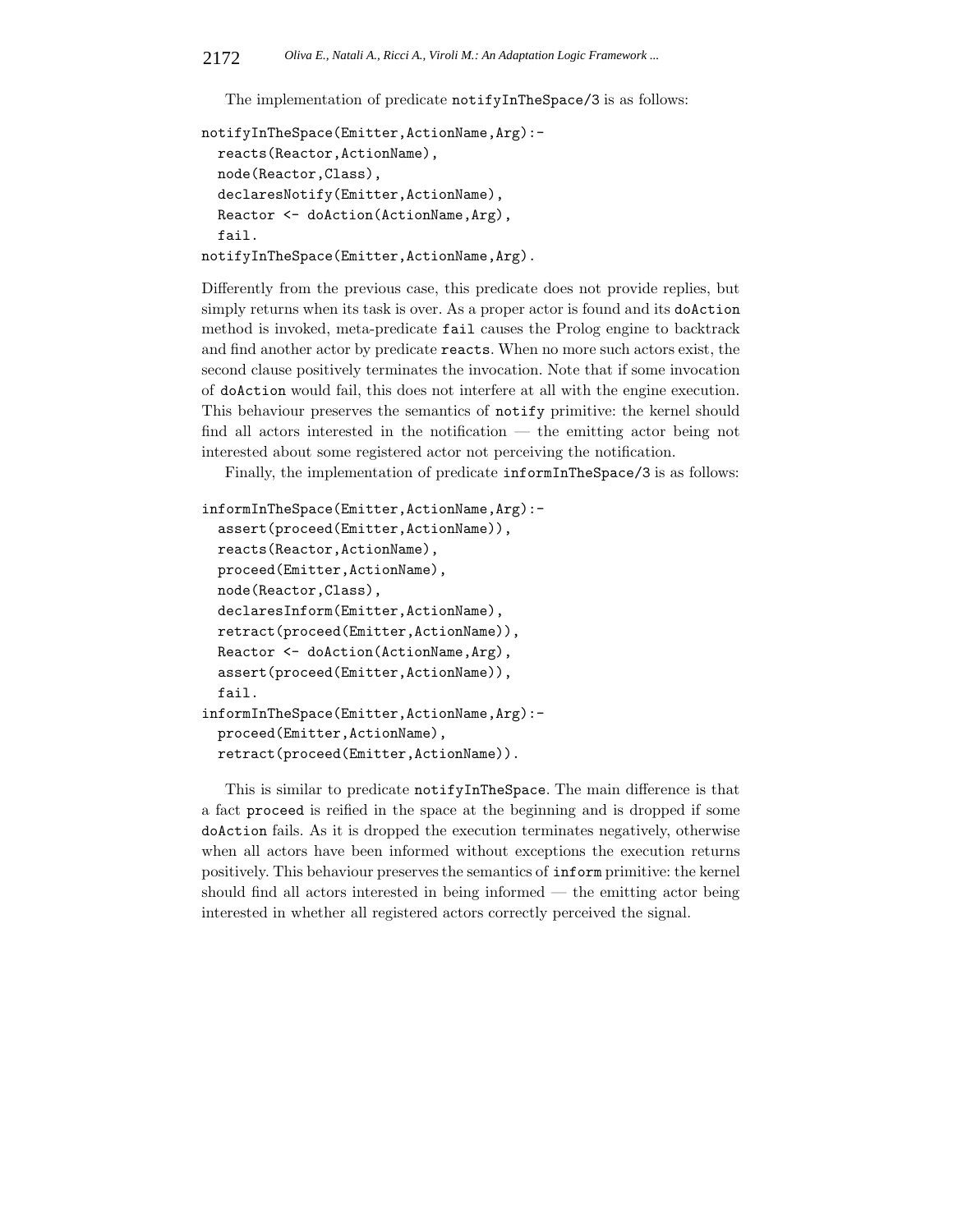# **5 Application to Software Adaptation**

In this section we provide two examples cases for our framework. The first example is introductory, and shows how a simple connection between components can be realised using our framework. The second example aims at showing how a formal model of adaptation can be supported by the framework, by translating an adaptation process into a proper logic-based specification for the kernel.

#### **5.1 The Ping-Pong System**

To give a flavour of framework classes and behaviour, here we consider a very simple system, referred to as *Ping-Pong*, made by two components which must be adapted by a simple rule. The source code of the Java classes implementing this example is reported in Figure 4. The components are represented by the classes PingActor and PongActor, referred here as respectively the ping actor and the pong actor. The behaviour of the components is very simple: they react to the reception of a specific input signal (ping for the ping actor, pong for the pong actor), and after doing their job (just sleeping in our implementation) they emit a specific output signal (pong for the ping actor and ping for the pong actor). Actors share the same interaction signals: the signal generated by an actor triggers the execution of the service by the other actor.

The simple adaptation rule that we want to realise accounts for stopping the interaction between the actors after N stages, i.e. after N generations of the ping - pong couple of signals. The rule must be specified and enforced without changing the behaviour of the individual actors. For this purpose, we define a vetoing interaction law, with a new actor acting as vetoer of the input signals notified to the ping actor. The vetoer essentially counts the number of times a ping signal is notified to the actor and gives its consensus for the delivery of the signal to the ping actor only if the number of signals is less than the N value.

Finally, in the main class the various parts of the system are created and configured, including the kernel, the actors and the vetoing interaction law making the vetoActor a vetoer for the input signal of pingActor. A ping signal is generated in order to trigger the activities of the components.

A main advantage of the logic kernel approach is that it allows for easily tracking the occurrence of interactions and their management, namely, the true run-time behaviour of the application. Figure 5 shows some screenshots of the Inspector tool of the framework, used to display all the relevant information about state and evolution of the logic kernel. The inspector tool can be used to debug application and to possibly modify the laws of interaction at run time, to see and experiment different system evolutions. So, typically the logic kernel is used in prototyping and debugging stages: when the logic of interaction has proven correct a more efficient version of the system can be obtained by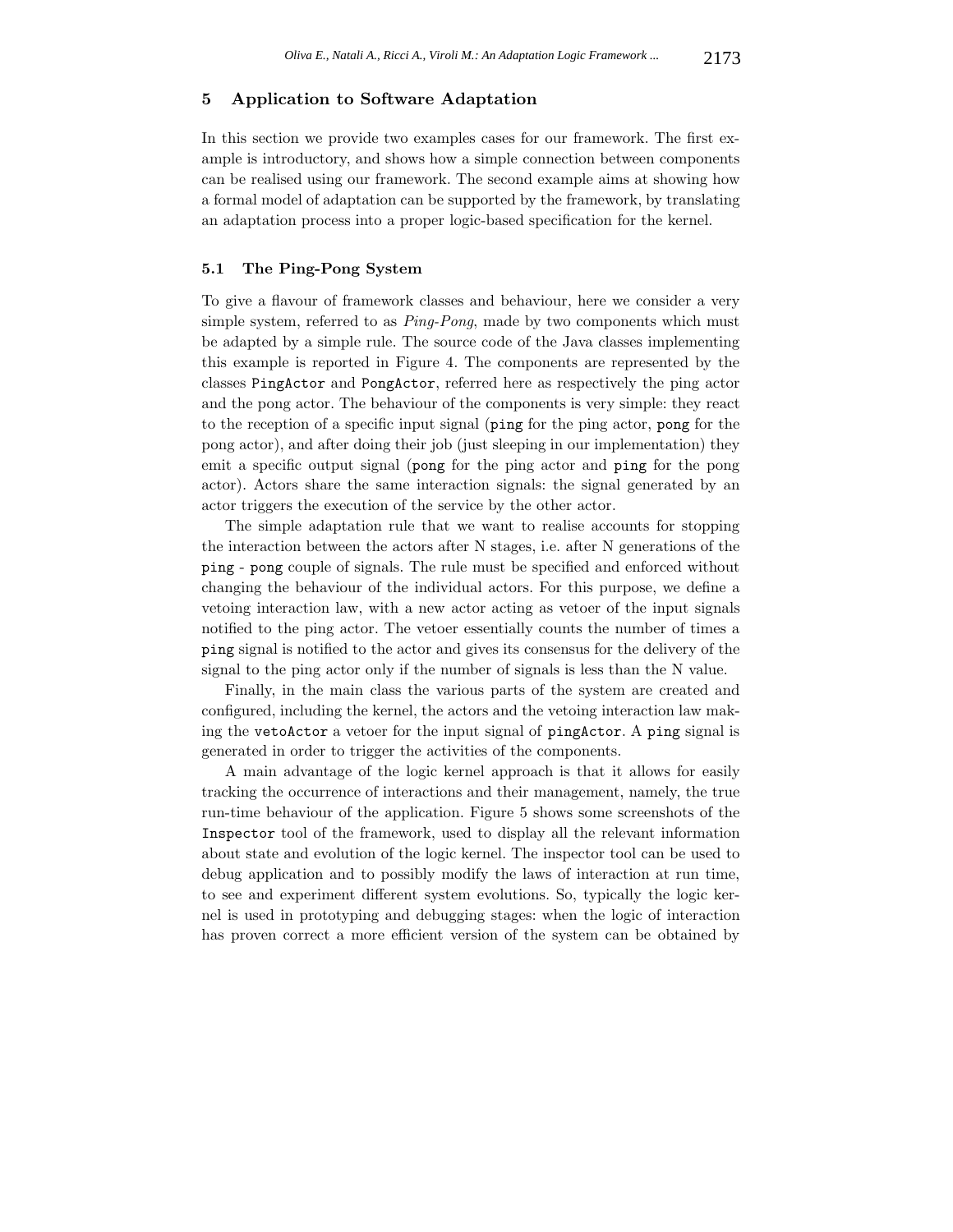```
public class PingActor extends AbstractActor {
  public PingActor(String logo) {
    super(logo);
  }
  public void doAction(String actionName, Object args) throws DoActionException{
    try{
        Thread.sleep(1000);
    kernel.notify("ping","noArg");
} catch(Exception ex){ throw new DoActionException(); }
  }
  public String[] getInputSignals() { return new String[] {"pong"}; }
 public String[] getOutputSignalsNotify() { return new String[] {"ping"}; }
}
public class PongActor extends AbstractActor {
  public PongActor(String logo) {
    super(logo);
  }
 public void doAction(String actionName, Object args) throws DoActionException{
    try{
      Thread.sleep(2000);
    kernel.notify("pong","noArg");
} catch(Exception ex){ throw new DoActionException(); }
  }
  public String[] getInputSignals() { return new String[]{"ping"}; }
 public String[] getOutputSignalsNotify() { return new String[]{"pong"}; }
}
public class VetoActor extends AbstractActor {
 private int count;
  private int max;
  public VetoActor(String logo) {
    super(logo);
    count = 0;}
  public VetoActor(String logo, int max) {
    super(logo);
    count = 0:
    this.max = max;
  }
 public Object doAction(String actionName, Object args) throws DoActionException {
   return (count++ >= max);
  }
  public String[] getInputSignals() { return new String[]{"pong"}; }
  }
}
public class TestPingPong {
public static void main (String [] args) {
    kernel = new LogicKernel();
    ping = new PingActor("pingActor" );
    ping.setKernel(kernel); //injection of the kernel
    pong = new PongActor("pongActor" );
    pong.setKernel(kernel); //injection of the kernel
    veto = new VetoActor ("vetoActor",4);
    veto.setKernel(kernel); //injection of the kernel
    kernel.vetoInteraction(veto,ping,ping.getInputSignals()[0]);
    kernel.notify("ping","noArgs");
 }
}
```
**Figure 4:** Code for the Ping-Pong Example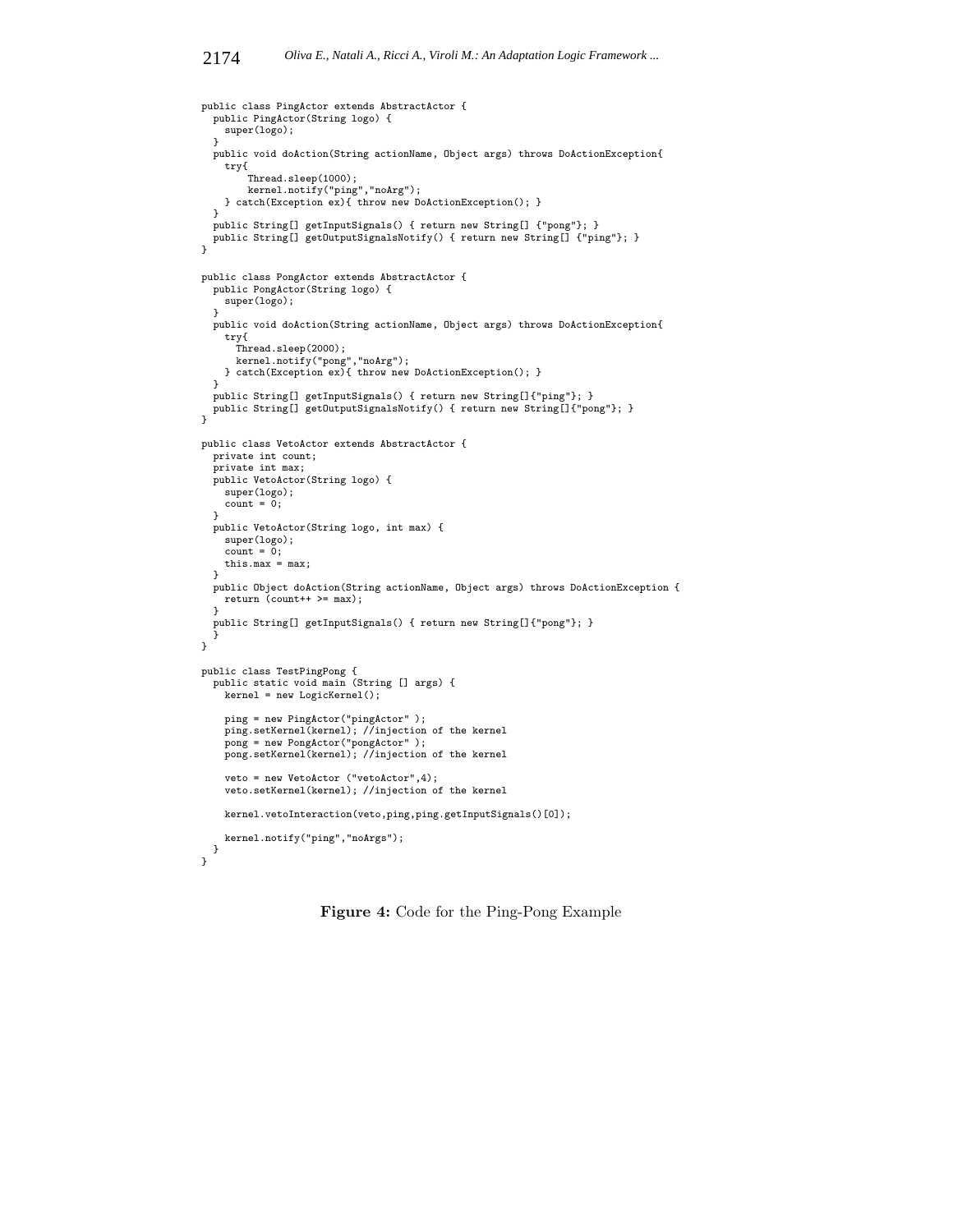

#### (a) Initial State (b) Show Theory

| LogicKernel                             |                 | $\Box$ ok   | $\Box$ D $\times$<br>LogicKernel |                |            |  |
|-----------------------------------------|-----------------|-------------|----------------------------------|----------------|------------|--|
| settDescribe                            | showinteraction | show Theory | selfDescribe                     | showbderaction | showTheory |  |
| ×<br>reacts(pongActor.ping).            |                 |             | outipongActor.pong.noArg).       |                |            |  |
| reacts(pingActor.pong).                 |                 |             | out(pingActor.ping.noArg).       |                |            |  |
| declaresNotify(pongActor,pong).         |                 |             | out(pongActor,pong,noArg).       |                |            |  |
| declaresNotify(pingActor.ping).         |                 |             | out(pingActor.ping.noArg).       |                |            |  |
| declares(fh,frameHandlerExit).          |                 |             | outipongActor.pong.noArg).       |                |            |  |
| declares(fh.frameHandlerExit).          |                 |             | out(pingActor.ping.noArg).       |                |            |  |
| declares(ctxinspector,selfDescribe).    |                 |             | out(pongActor,pong,noArg).       |                |            |  |
| declares(ctxinspector,showinteraction). |                 |             | out(pingActor.ping.noArg).       |                |            |  |
| declares(ctxInspector,showTheory).<br>۰ |                 |             | out(pingActor,ping,noArg).       |                |            |  |
| $\blacktriangleright$<br>Logic Kernel   |                 |             | ×<br>Logic Kernel                |                |            |  |

(c) Self Describe (d) Show Interaction



wiring the interactions by means of the reactInteraction kernel primitive. In particular, in the Logic-kernel such a primitive wires the emitter and observers actors using the Java event-listener pattern. Figure 5(a) shows the initial screenshot of a system run, where the kernel shows a counter for the two actors that represents the number of signal emitted; the actors are stopped at fourth interaction by the vetoer. Three buttons are available in the inspector tool: button showTheory is used to visualise the internal Prolog theory for adaptation, as shown in Figure 5(b); button selfDescribe produces the actor configurations (input/output declared signals, and the like) such as reacts(pongActor,ping), as shown in Figure  $5(c)$  and button showInteractions shows the messages exchanged between the ping pong actors at execution time, by labeling them as out(pongActor,pong,noArg), as shown in Figure 5(d).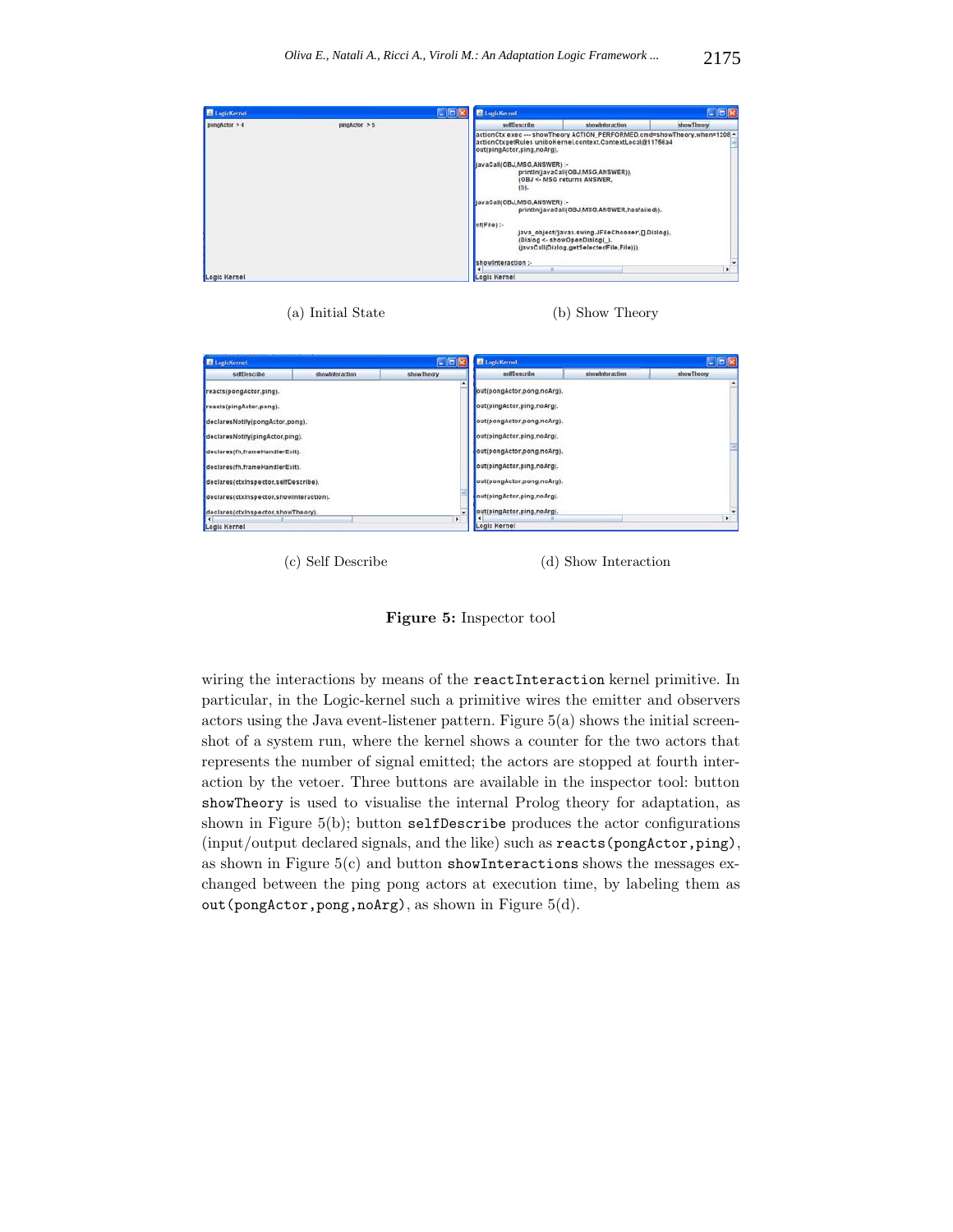# **5.2 Supporting an adaptation model**

In literature there exist several model-based approaches to provide protocol adaptation, e.g. [Bracciali *et al.*, 2005, Inverardi and Tivoli, 2003]. In [Bracciali *et al.*, 2005] a formal approach is presented to define an adaptation process for components whose signature and behaviour are represented in terms of an algebraic approach. The result of the adapter derivation process is a formal specification of the adapter behaviour which is guarantee to be deadlock-free. In this section, we show how this model can be put into practice, since the results of adapter derivation could be implemented easily in our logic kernel by specifying adaptation in a declarative style.

As concrete example of adapter implementation, we refer to the FTP transmission system presented in [Bracciali *et al.*, 2005] (Section 5). Briefly, the problem is to adapt the behaviour of a client and server during the exchange of files for more details, the reader should refer to [Bracciali *et al.*, 2005]. The behaviour of the client is expressed by the sequence of output actions

```
behaviour: (login!(usr).pass!(pin).
            getfile!(file).logout!( ).0)
```
representing indication of username, password, a file to be received, and finally a logout signal. The behaviour of the server is instead defined by the process:

```
behaviour: (open?(ctl).user?(name,pwd,ctl).(
                put?(fn,ctl).close?(ctl).0
                + get?(fn,ctl).close?(ctl).0
                + close?(ctl).0
           ))
```
First, the server receives a session identifier ctl, then receives name and password of the client, then either a put/get action followed by a close, or directly a close action. In [Bracciali *et al.*, 2005] it is shown how an adaptor specification can be realised that provides mappings MA between sub-processes of client and server, and then a true adaptation process AA, as follows:

```
MA = { login!(usr), pass!(pin) <> open?(ctl),user?(usr,pin,ctl);
       getfile!(file) <> get?(file,ctl);
       logout!() \Leftrightarrow close?(ct1);
```

```
AA = login?(usr).pass?(pin).(ctl)open!(ctl).user!(usr,pin,ctl).
     getfile?(file).get!(file,ctl).
     logout?( ).close!(crtl).0
```
The adapter AA specification, first consumes login and pass actions of the client, and correspondingly executes open and user of the server—a new session identifier ctl is generated within the adapter. Then, getFile of the client is mapped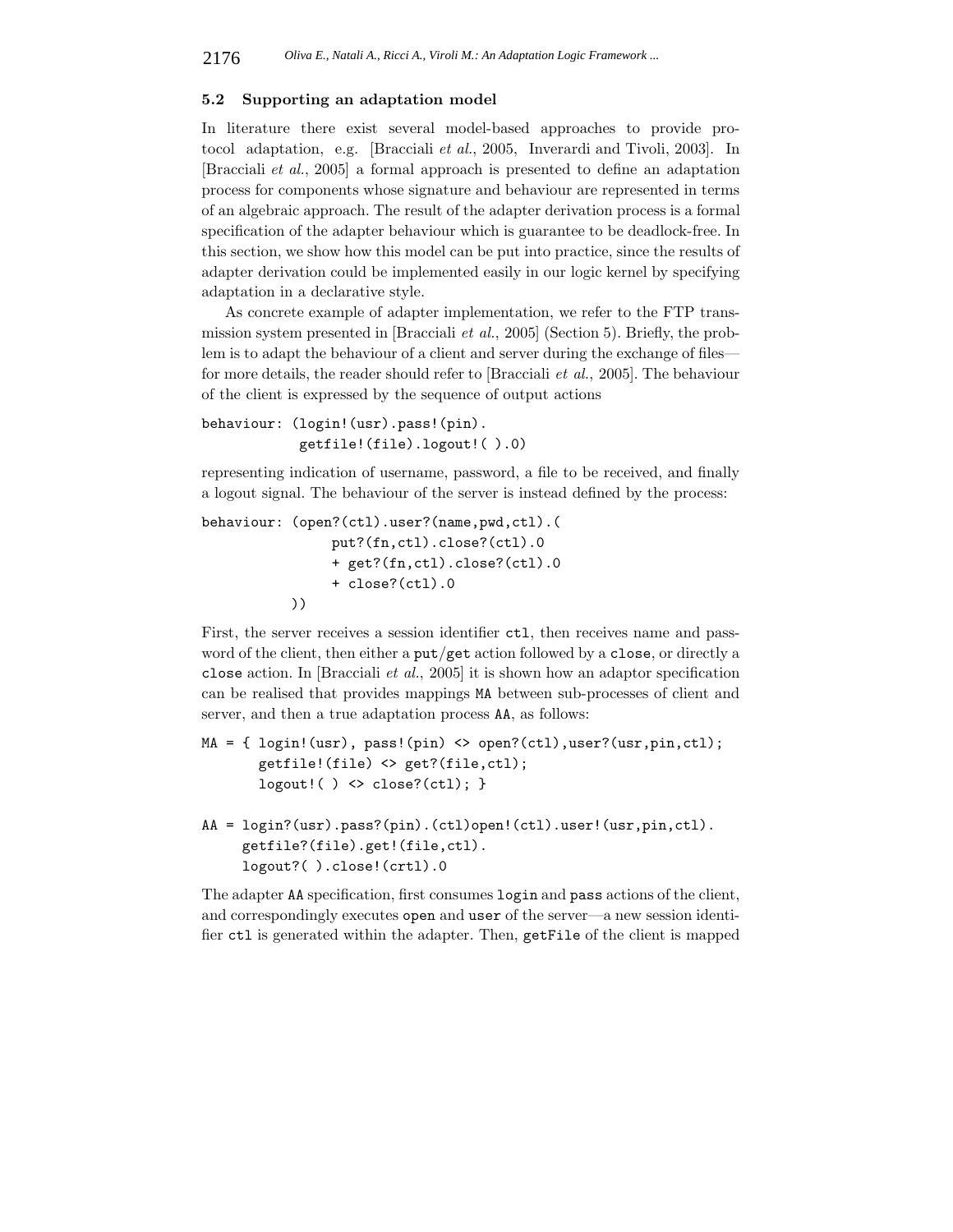```
count(0).
generate(N):-retract(count(N)),N1 is N+1,assert(count(N1)).
invokeInTheSpace(Emitter,'login',Cmd):-
   assert(mem(Emitter,'login',Cmd)),!.
invokeInTheSpace(Emitter,'pass',Cmd):-
  retract(Emitter,'login',Cmd1),!.
   generate(N),
   assert(id(Emitter,N)),
   reacts(Reactor,'user'),
   node(Reactor,Class),
   declaresInvoke(Emitter,'pass'),
   Reactor <- doAction('user',[Cmd,Cmd1,id(N)]) returns Res,!.
invokeInTheSpace(Emitter,'getFile',Cmd):-
   id(Emitter,N),
   reacts(Reactor,'get'),
   node(Reactor,Class),
   declaresInvoke(Emitter,'getFile'),
   Reactor <- doAction('get',Cmd) returns Res, !.
invokeInTheSpace(Emitter,'logout',Cmd):-
   reacts(Reactor,'close'),
   node(Reactor,Class),
   declaresInvoke(Emitter,'logout'),
   Reactor <- doAction('close',Cmd) returns Res,!.
```
# **Figure 6:** Logic Kernel FTP Transmission Adapter

to a get in the server. Finally, logout of the client is mapped to a close in the server.

To implement the adaptor AA with our kernel we exploit the invoke primitive, used to realise 1-to-1 connections: components rely on the invoke primitive to execute output actions, while input actions are realised by the kernel which automatically calls the doAction method of the receiving components. In Figure 6 a specification of the adapter for the kernel is shown, which is realised by simply turning AA process into a logic-based specification. First of all, a generate predicate is implemented that yields an increasing new number each time, modelling the generation of a new session identifier for the client-server interaction. Then, the specification provides a rule to manage each possible output action (login, pass, getFile, logout), by intercepting calls to the invoke primitive and properly managing them according to the adapter specification. Action login simply causes a mem fact to be asserted in the theory; this is receovered when later a pass action is executed, in which case a new identifier N is generated, a fact linking the client and the identifier is stored, the reference to the server is retrieved by reacts declaration of user signal, the check of actor registration to the kernel is made by node predicate, the control of pass signal consistency with the emitter declaration is made by declareInform predicate, the doAction method of reacting actor is called with a list of three parameters: user name, password and channel. Action getFile and logout respectively cause two server reactions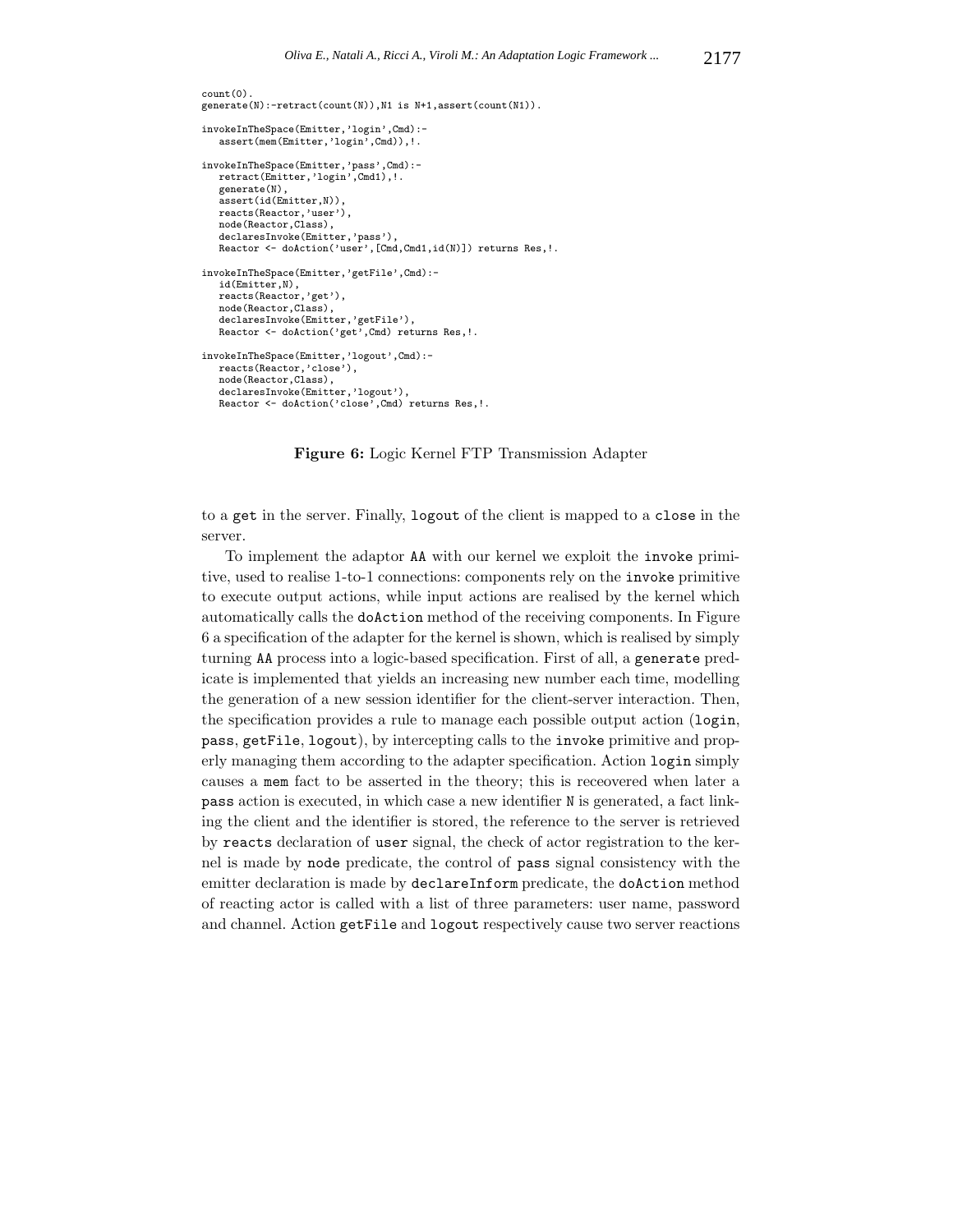to the signal get and close.

The client and server components must declare to the kernel their reference and their input and output signals. Currently it is out of the purpose of our framework, but an interesting future work, to realise inside the logic kernel the formal algorithm to automatically create the adapter and its implementation out of the behavioural interface of components.

## **6 Related Works and Discussion**

In Component-Based Software Engineering (CBSE), component adaptation is a problem that is receiving increasing attention in the last few years. The concept of adapter and software component adaptation in CBSE environment is well introduced and explained in [Becker *et al.*, 2006]. In our work, we provide a component system based on Java where a "logic kernel" is introduced as the mediator of interaction, and as the place where component adaptation can be implemented. In particular, our kernel can be see as an adapter, where the adaptation process is expressed in a declarative style.

Authors of [Becker *et al.*, 2006] also introduce a useful classification of component interface with the consequent taxonomy of component mismatches: technical, signatures, protocols and quality attributes. Our kernel could be considered as realisation of the pattern adapter for component systems, providing a solution to most cases of mismatches: signatures, protocols and quality attributes.

There are several ways to put adaptation theories in to practice: in [McKinley *et al.*, 2004b] and with more detail in [McKinley *et al.*, 2004a] a taxonomy of several compositional adaptation approaches is presented, such as Aspect Oriented Programming (AOP), Computational Reflection, Component-Based Design and Middleware.

AOP approach enables separation of crosscutting concerns, to be implemented outside the components of the system. The adaptation involves in particular the quality of service and the ability to dynamically replace one concern with another. In our framework we roughly follow the AOP approach in that the possibility to substitute the logic kernel specification on-the-fly is enabled: in this sense, the adaption policy can be seen as a crosscutting concern of the application. This feature could also be useful in order to provide the kernel with different technological support and enabling adaptation between different platforms, since e.g. client and server could be built in different technologies—one as a web server, the other as RMI object. A somewhat similar approach on mainstream technologies is given by Composition-Filters, where declarative rules are superimposed for intercepting, filtering, re-routing, and changing the message traffic among objects to support certain inter- and intra-class cross-cutting concerns [Bergmans and Aksit, 2001]. Differently from composition filter we provide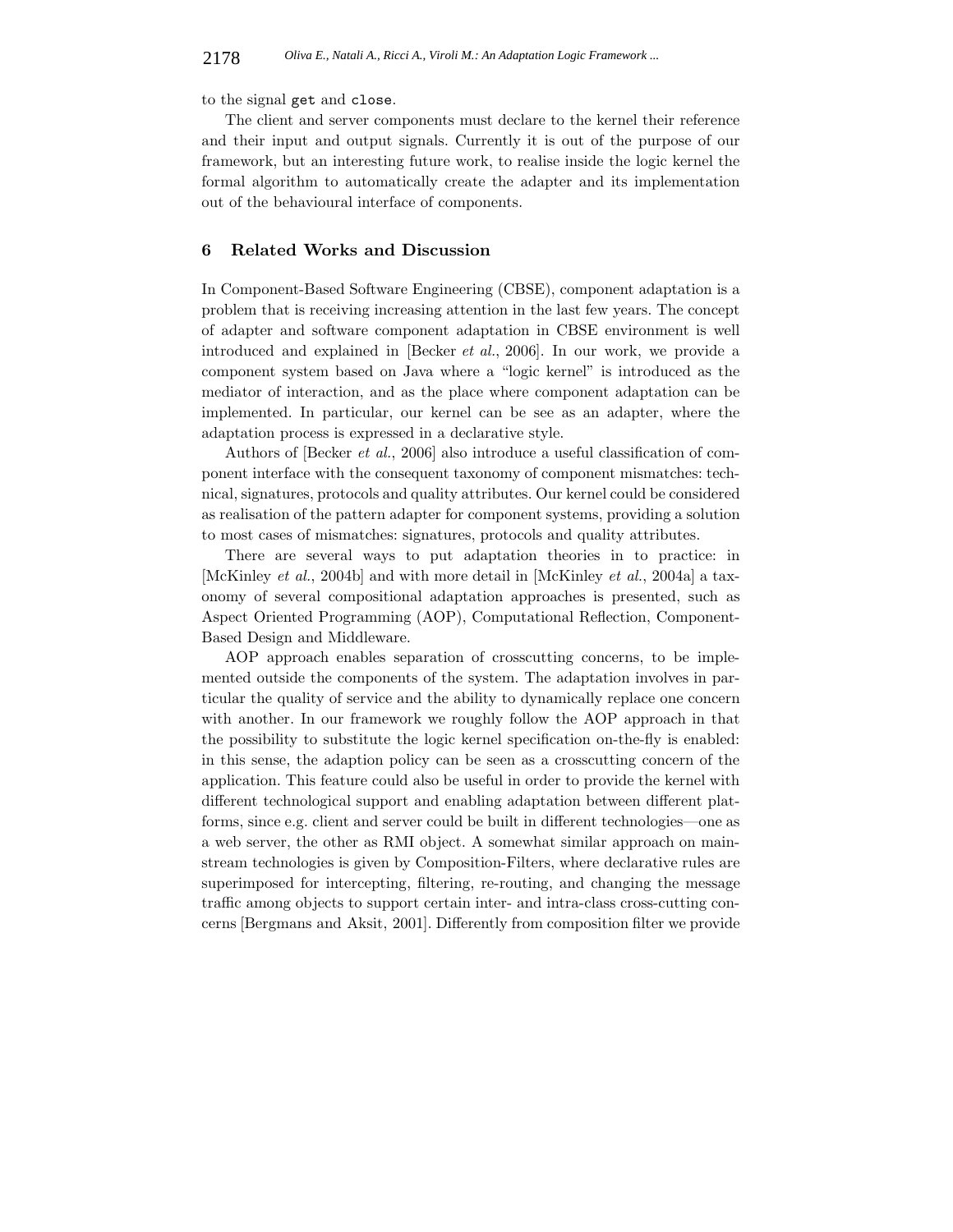a framework where the filter adaptation is explicitly represented in our kernel instead of internally to each object and thus more easily modifiable.

Computational reflection enables a system to change its behaviour without compromising portability. An adaptative system uses reflection to observe and change its inner behaviour. In our framework we do not exploit reflection inside the components but implicitly in the logic kernel, since Prolog-based specifications are intrinsically meta-programmable: they could inspect themselves and change accordingly, due e.g. to unpredictable situations like failure of components.

From the system point of view dynamical refactoring features are provided by the mainstream approach of object-oriented design and recently componentbased design. In a component based framework it is possible to reconfigure the application at run-time, for instance adding or removing components. In our framework Actors could be considered as components that are independent units with a common interface. The interaction and late binding between components is provided by the kernel introducing a level of indirection that enables the compositional adaptation.

The Middleware approach is based on a layer of services between operating system and user application. Recently, research on adaptative software focussed on this approach: in the survey by Sadjadi [Sadjadi, 2003] the role of middleware is discussed in the context of complex software architectures, and it is shown how software technologies (AOP, Computational Reflection, Design Pattern) are used to support adaptation. The existing middlewares can implement several adaptation types that could be classified in two main categories: static adaptation vs. dynamic adaptation. Our logic kernel is a dynamic middleware where it is possible at run time to tune and change component configuration and rules of adaptation. These features are realised by exploiting a declarative language to express adaptation and interpreting at runtime the adaptation rules. The main advantages of using a Prolog-based specification is that its declarative style well fits the typical rule-based semantics associated to interaction protocols, and hence, to adaptation processes. Moreover, its meta-programming capabilities and its logical character can allow those forms of introspection and intelligent reasoning that might evolve the framework towards a full featuring adaptive and self-healing middleware—though this is a subject of future research.

# **7 Conclusions**

The framework presented in this paper takes as a reference context componentbased technologies and frameworks that are currently used in the mainstream, in particular based on object-oriented languages such as Java. The objective is to inject in such contexts some of the principles and visions that typically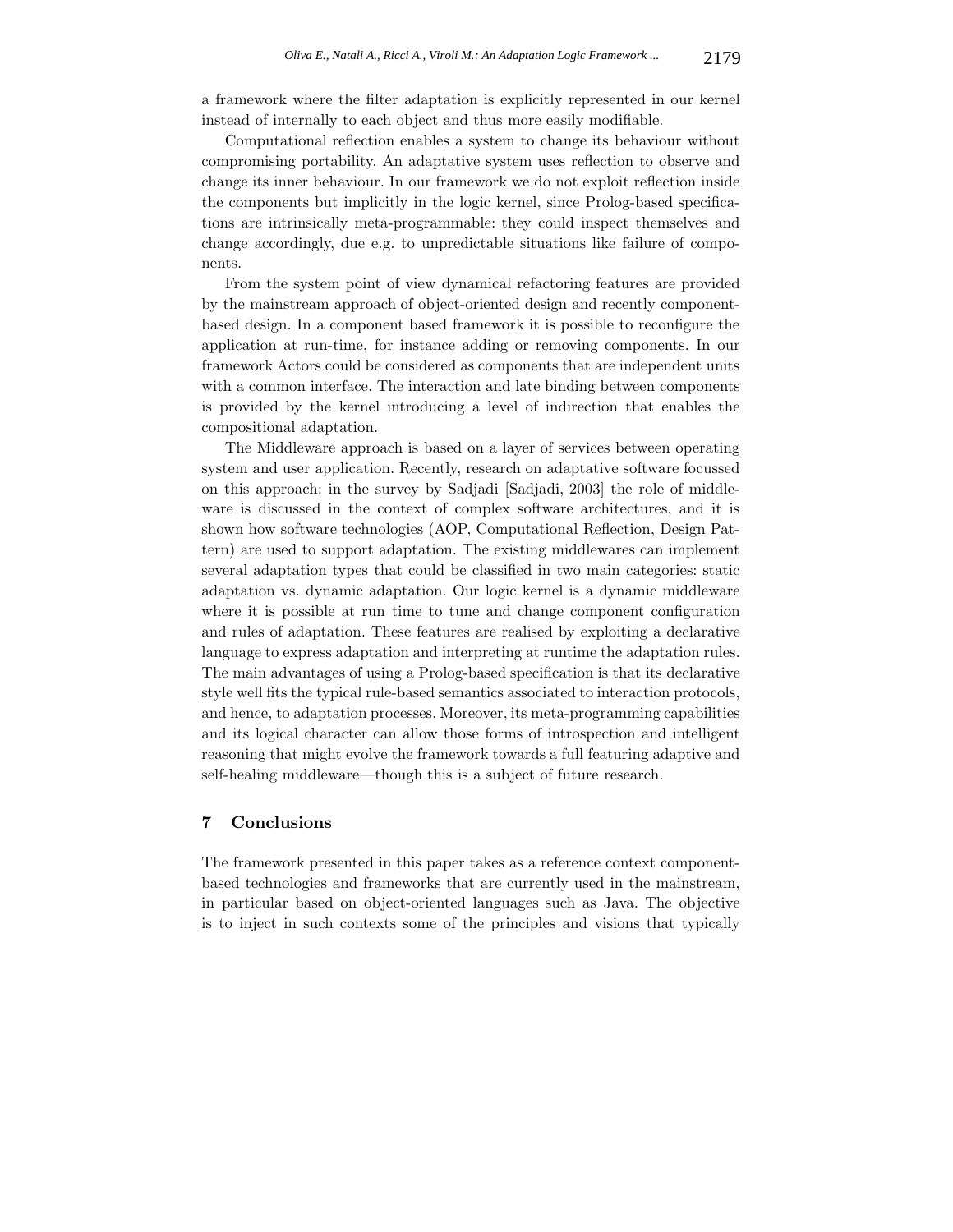characterise most of the approaches found in the research, such as the focus on interaction and adaptation as a main engineering dimension, and the introduction of first-class abstractions (media) for their specification and management (exogenous coordination).

The framework is an investigation of first-order logic to specify and representing the logic of interaction and the interaction / adaptation laws gluing the components and the interaction events actually happening at runtime. The mediated form of interaction realised by the logic kernel enables a centralised form of adaptation instead of a more classical approach of an adapter for each components.

Several research lines will be explored in future works. Among the others, we plan to: enhance the basic set of interaction / adaptation laws directly supported by the kernel; exploit of the logic-based kernel for the engineering of self-healing systems; define a formal model for the framework in order to specify and understand more rigorously the behaviour of component-based system built on top it; and finally, apply the framework to real-world examples of component-based systems.

# **References**

- [Becker *et al.*, 2006] S. Becker, A. Brogi, I. Gorton, S. Overhage, A. Romanovsky, and M. Tivoli. *Towards an Engineering Approach to Component Adaptation*. 2006.
- [Bergmans and Aksit, 2001] L. Bergmans and M. Aksit. Composing crosscutting concerns using composition filters. *Communications of the ACM*, 44(10):51–57, oct 2001.
- [Bracciali *et al.*, 2005] A. Bracciali, A. Brogi, and C. Canal. A formal approach to component adaptation. *J. Syst. Softw.*, 74(1):45 – 54, 2005.
- [Denti *et al.*, 1997] E. Denti, A. Natali, and A. Omicini. Programmable coordination media. In David Garlan and Daniel Le M´etayer, editors, *Coordination Languages and Models – Proceedings of the 2nd International Conference (COORDINATION'97)*, volume 1282 of *LNCS*, pages 274–288, Berlin (D), 1–3 September 1997. Springer-Verlag.
- [Denti *et al.*, 2005] E. Denti, A. Omicini, and A. Ricci. Multi-paradigm Java-Prolog integration in tuProlog. *Science of Computer Programming*, 2005. In press. Available at http://dx.doi.org/10.1016/j.scico.2005.02.001.
- [Inverardi and Tivoli, 2003] P. Inverardi and M. Tivoli. Deadlock-free software architectures for COM/DCOM applications. *J. Syst. Softw.*, 65(3):173 – 183, 2003.
- [McKinley *et al.*, 2004a] P. K. McKinley, S. M. Sadjadi, E. P. Kasten, and B. H. C. Cheng. A Taxonomy of Compositional Adaptation. Technical Report MSU-CSE-04- 17, Department of Computer Science, Michigan State University, Michigan, 2004.
- [McKinley *et al.*, 2004b] P. K. McKinley, S. M. Sadjadi, E. P. Kasten, and B. H. C. Cheng. Composing Adaptive Software. *Computer*, 37(7):56 – 64, 2004.
- [Murillo *et al.*, 1999] J. M. Murillo, J. Hernández Núñez, F. Sánchez, and L. A. Alvarez. Coordinated roles: Promoting re-usability of coordinated active objects us- ´ ing event notification protocols. In Paolo Ciancarini and Alexander L. Wolf, editors, *Coordination Languages and Models, Third International Conference, COORDINA-TION '99, Amsterdam, The Netherlands, April 26-28, 1999, Proceedings*, volume 1594 of *Lecture Notes in Computer Science*, pages 53–68. Springer, 1999.
- [OSGi, 1999] OSGi. Osgi service platform. http://www.osgi.org, 1999.